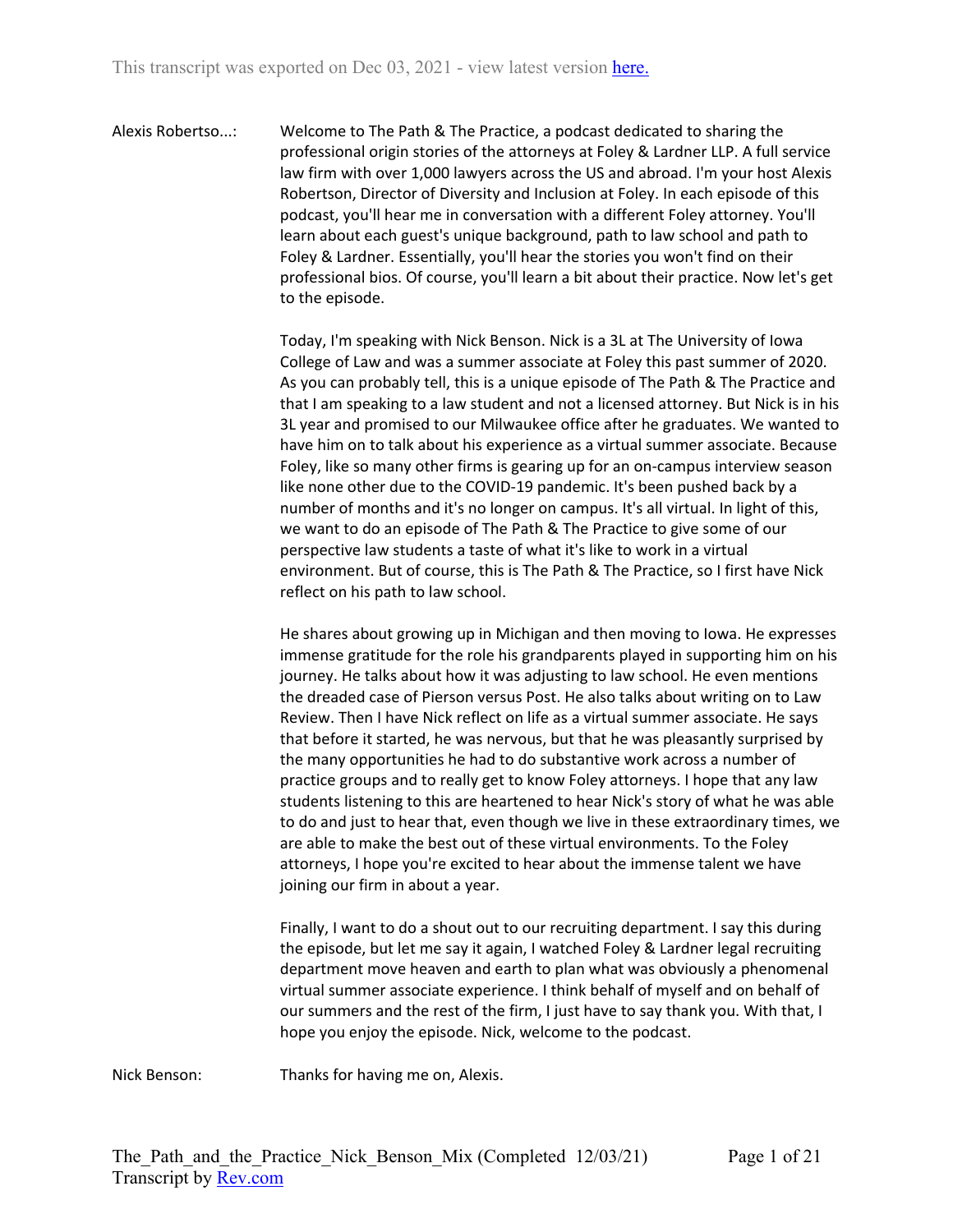- Alexis Robertso...: All right. This is unique in that you are still a law student, you are a 3L and you're going to tell us more about that. But you just did your summer associate time with Foley. I want you to give me your introduction. Normally, I would say your professional intro, but just give me your general introduction and we'll take it from there.
- Nick Benson: Yeah, Alexis. I'm actually a 3L at The University of Iowa College of Law, finishing up my law degree. I went to Iowa for undergrad as well. I'll be heading back to Foley as an associate in their Milwaukee office. I'm excited to get started. I don't have that full biography yet, but I'm excited to add more to it.
- Alexis Robertso...: It's funny. I'm sure this will happen more, but we've now recorded maybe 20 or so of these podcasts and you're the first law student I've had on. Everybody's been on so far. I love that we're going to get more of a snapshot of your journey as to where you are now, and then we'll have to have you back on in two or three years to compare, but let's start at the beginning with you. Where are you from and where did you grow up?
- Nick Benson: I actually grew up in a town called Belleville, Michigan, actually. My dad was a flight attendant for, if you remember, Northwest Airlines before they merged with Delta. He would fly out of Detroit, and I grew up in Michigan until I was 10 years old. A huge Michigan fan. Grew up with that. I know you went to Michigan for law school as well, Alexis, so we had talked about that. But actually when I was 10 years old though, my mother passed away of brain cancer. We ended up having to move to Cedar Rapids, Iowa. My grandparents took me in very graciously. My dad, he was flying all the time, so he does a lot of international flights now. I grew up with my grandparents until I was 18. I went to a school in Cedar Rapids and then I went off to Iowa for undergrad. I needed to get a little bit away from my grandparents just to get a little distance, but at the same time, just close enough so I could always stop by and check on them.
- Alexis Robertso...: Well, and I want to hear a little bit more about Bellevue. Is that what you said?
- Nick Benson: Belleville.
- Alexis Robertso...: It's Belleville. Sorry. Bellevue, I think that's like a hospital in New York.
- Nick Benson: Maybe.
- Alexis Robertso...: You grew up in Belleville with is in the Detroit Metropolitan Area?
- Nick Benson: Correct?
- Alexis Robertso...: In those first 10 years or so. I'm curious of two things. What kind of kid were you? But then also that's really, really hard to go through at 10, but what was that transition like moving from Michigan to Iowa? I mean, I'm assuming it was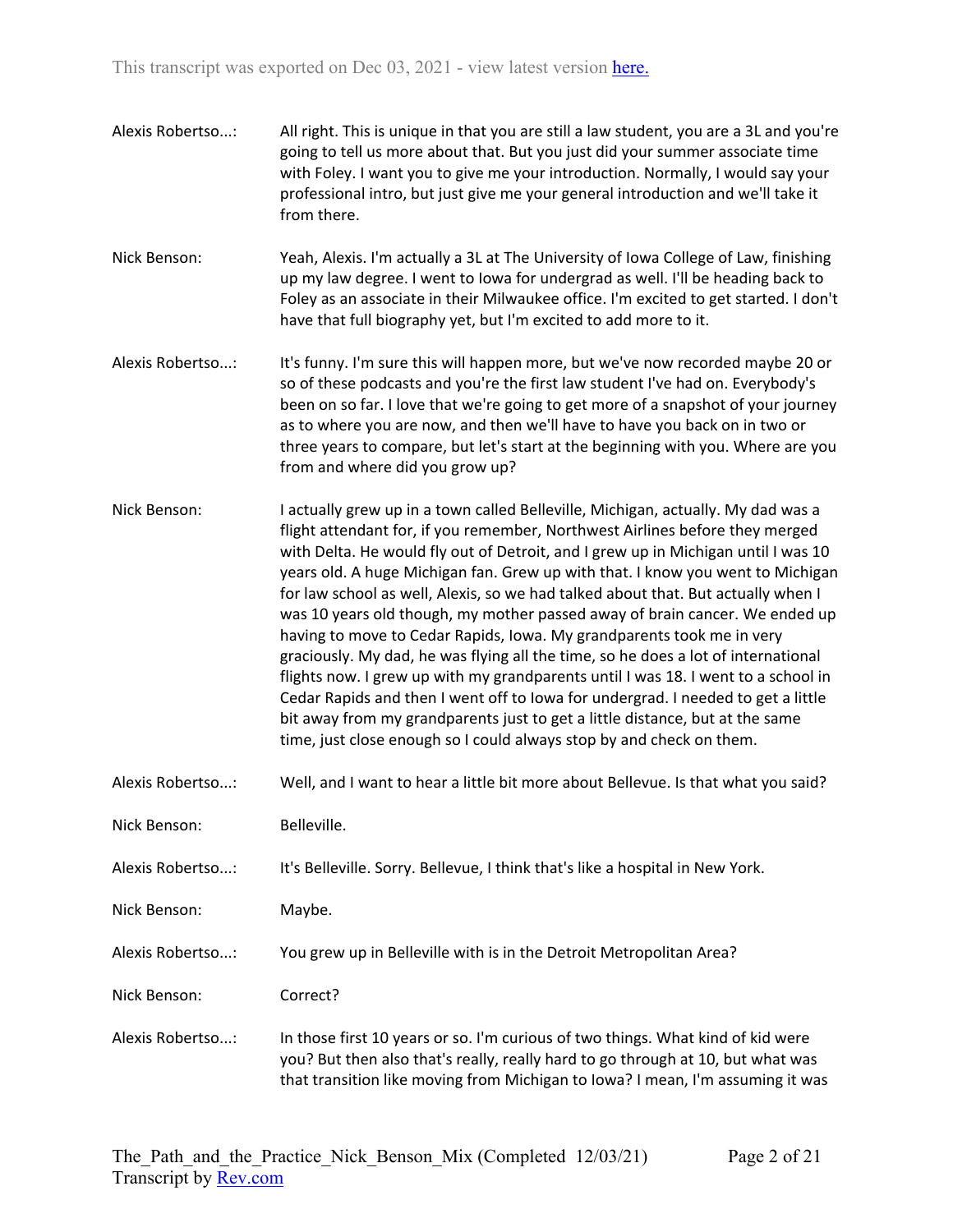really, really difficult, but I don't know if there's anything more to reflect on that part of your journey.

Nick Benson: You're absolutely correct. I mean, it was extremely difficult at first. I mean, when you're at that young of an age, I think that you think your friends and your youngest friends are the ones that you'll have the rest of your life. I felt like I was getting uprooted and that I was losing all my friends. I would never make new friends. I was really worried about that aspect. But my grandpa, I still remember he was sending me newspaper clippings of the high school football team that I'd be going to, the high school I'd be going to. He was trying to get me excited, but my grandpa actually drove us to back to Cedar Rapids. He drove up, we pack up the car. We had this little toy Fox Terri, our black and white dog. He's standing on top of all the boxes in the car and I'm squished into the passenger ...

> I was like, "I don't want to do this. I really don't want to go there." But as soon as I got there and I started to realize that I made friends pretty quickly at Cedar Rapids. I mean, Iowa is just one of those communities, especially Cedar Rapids is one of those communities that is very welcoming to people. I think it was one of the best things for me to grow up in Cedar Rapids, Iowa after that, because I quickly got acclimated to the environment and everyone was just very welcoming.

- Alexis Robertso...: Yeah. I'm going to have more questions about Cedar Rapids, but we to pause on your grandparents. Because I know you mentioned that you told them you were going to do this and they're going to have to figure out how to listen to a podcast, but can you tell me a bit about them? Just tell me about your grandparents.
- Nick Benson: Yeah, my grandparents are, I get a little emotional even when I talk about them, but they-

Alexis Robertso...: I know what you mean. I'm sorry I'm going right in. We've been talking for four minutes.

Nick Benson: No, you're good. It's just, since I was 10 years old, I always tell people, they came out of retirement to bring me in and it was awesome. I mean, I was just kind of that unruly child in the early years and growing up and they really were good about making sure I had room to grow, but at the same time they disciplined me. But-

Alexis Robertso...: Obviously it's such a tough fear, that since you said they're going to be listening, I was like, "I just have to ask him about his grandparents because it's not that often that we get to just say this really meant a lot to me or these people mean a lot to me." They're going to have a recording of it, so that's even better. But just what did they retire from? I don't know. I'm just curious about a little snippet of their story and then we're going to get back to your story.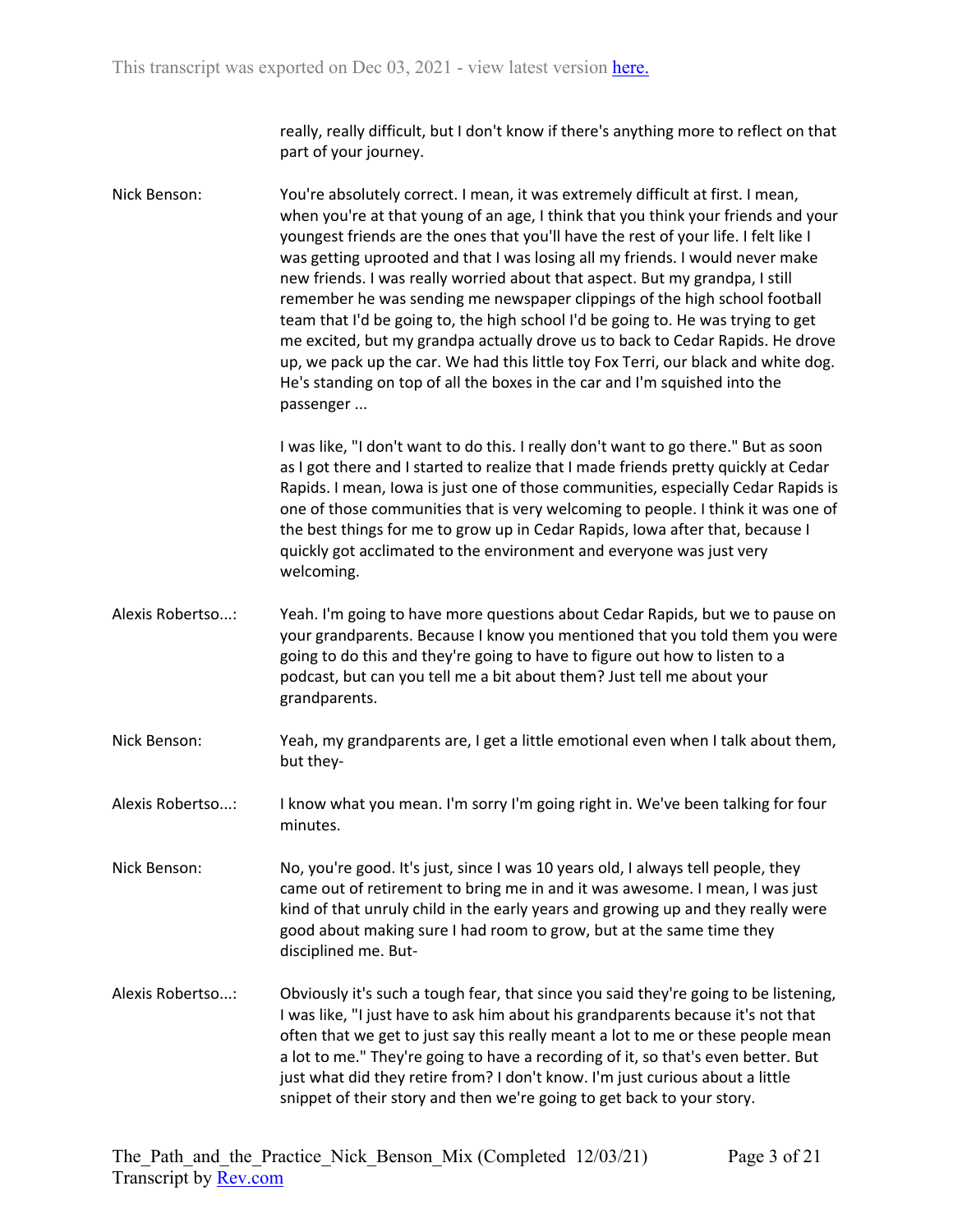- Nick Benson: Yeah. No, my grandpa, he sold hair salon supplies for Redken for a very long time. Before that, he was a coach, so he always pushed me in sports all the time. I always tell him that I should have ended up in the professionals, but he didn't coach me well enough. We always go back and forth on that. But then-
- Alexis Robertso...: It's [inaudible 00:08:02] fault, that's the running joke, and now I have to be a lawyer. Sorry.
- Nick Benson: Yeah. Now you forced me to go into the legal profession. But my grandma was a real estate agent. She actually just went on to a referral basis, but she's been doing it for her entire life almost. She was in retail for a while before that, but once they started stepping off the gas and they brought me in, it was kind of their full-time job raising me since my dad was gone all the time. I mean just the sacrifice they made to give me the opportunities that I've had in life, it's just, I can't thank them enough every day. I'm just happy that I'll have to get them one of these headsets and put it on so they can listen and know that I really do appreciate what they did to help me get through Iowa and put me through law school. I'm glad they get to see everything come to fruition.
- Alexis Robertso...: That's fantastic, and we're grateful too, because we're going to benefit from you joining Foley. Also, thank you to Nick's grandparents. We appreciate a lot. All right. Well, picking up where we left up, I would love if you could also just tell me a little bit about Cedar Rapids. You, I know are an avid listener of the podcast. I frequently say just how Midwestern I am having grown up in the Milwaukee area and now I live in Chicago, but we get listeners from all over. I don't know what there is to share about what the ... I don't know if it's the city of Cedar Rapids, the town of Cedar Rapids, but what it's like.
- Nick Benson: Yeah. The Cedar Rapids, they call it the City of Five Seasons. I really don't know beyond what they try to call the fifth season, but it's a whole community aspect. The whole thing is, Cedar Rapids, we have about six or seven high schools in the area that encompass ... Cedar Rapids is a little bit bigger city than people expect when they come in. But when I came here, I went to Cedar Rapids Prairie, which is called the College Community because it's connected to Kirkwood. I really was nervous about how I was going to acclimate. But as soon as I came in, I made a lot of friends. Everyone was so welcoming of me, which was just a really nice way to go about it. I think that what makes Cedar Rapids like that is the fact that it's a small town in comparison to even the Milwaukees the Chicagos, but it's the city in Cedar Rapids.

You get a little bit of a cross of both, so you have plenty of things to do in Cedar Rapids, but at the same time you get to enjoy the smaller town community. Everyone kind of bands together, and I think that that was beautiful. I had friends from different high schools around the area, just from playing sports or meeting them through different ways. I think everyone was just really nice people in the community.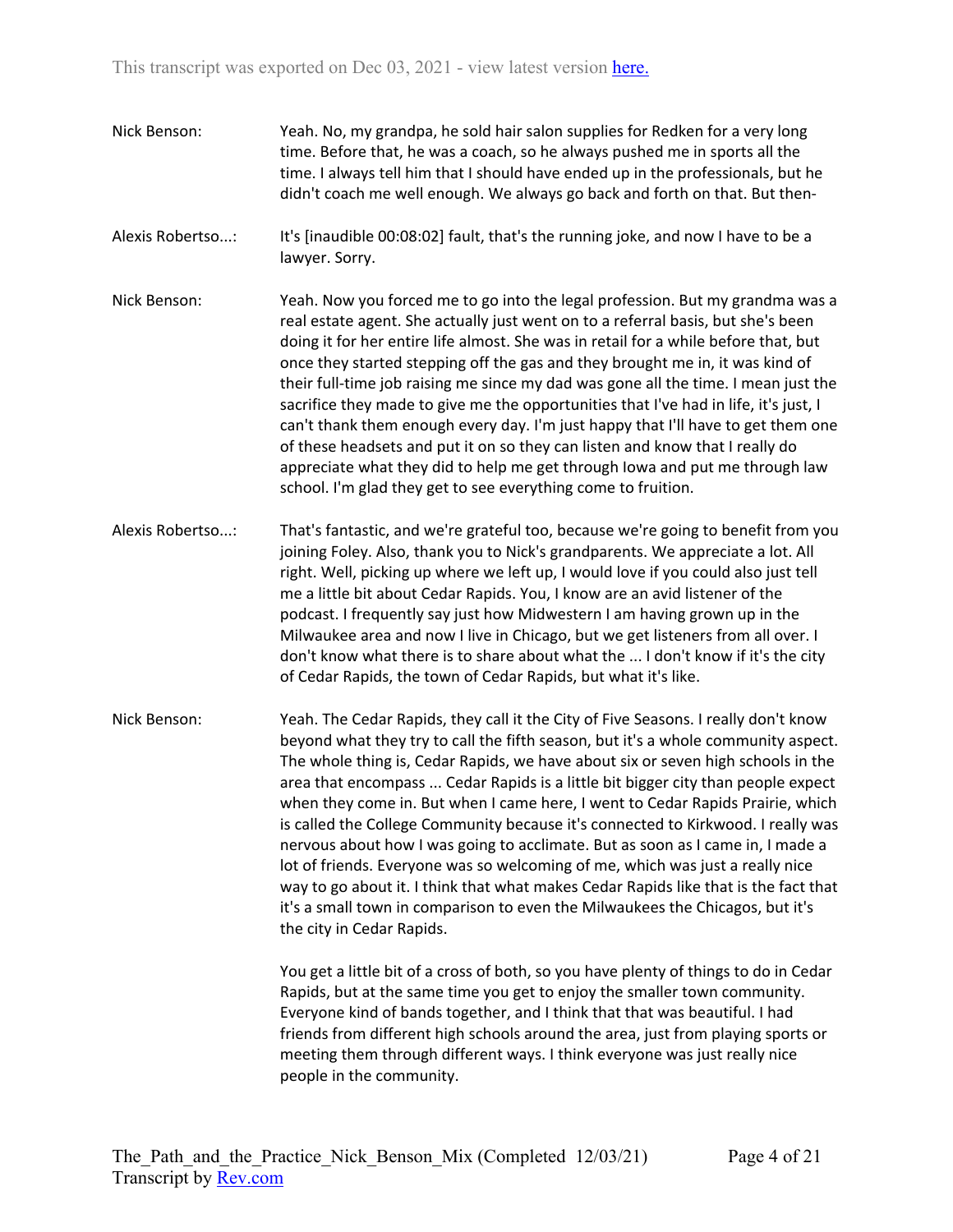- Alexis Robertso...: All right, a couple of things. You go from Michigan to Iowa, but you stay a Michigan fan. I wanted to get back to that because there's probably some listeners who really don't like Michigan and they're like, "Good. They skirted right over that. But I just wanted to ask, you maintained your Michigan fan status while in Iowa.
- Nick Benson: Yeah. I think it was more so the fact, when people used to tell me all the time how bad Michigan was, it made me more of a Michigan fan. I put on the shield at that point, and so I was like, "You know what, someone's got to defend Michigan's honor, so it's got to be me." I mean, we could make this a whole Michigan podcast of about the football season.
- Alexis Robertso...: Which would be really sad though, because I'm not actually a sports person. I joke that I should have a shirt that just says, go sports, because I really am agnostic and I don't care. But I'm married to an avid Michigan fan and he went to Michigan for undergrad, my husband. I did go there for law school. I do own Michigan apparel, but my day is not ruined when Michigan football loses in the way that it is for many other people. It'd be sad. I'd just bring my husband in here if we were going to do that. But it is funny, I do appreciate the rivalry. I also appreciate that they've had a lot of ups and downs over the don't know, decade and a half that I've been paying attention to them.

It is kind of funny to talk about. Although I'll get away from sports because this is polarizing. There's probably some people who now don't want to listen. But let's fast forward to you in say, I don't know, high schoolish. What was Nick like in high school? Was he like, "I'm going to be a lawyer." Or, who were you then?

- Nick Benson: I definitely was not thinking about becoming a lawyer. When I was in high school, I was really into sports. I was really into just kind of trying to do as well as I could in high school. I wasn't really sure what I wanted to go. I didn't even know where I wanted to go to school for a while. When I was going through-
- Alexis Robertso...: What is it that sports mean? Does that mean you're playing sports, and what sports?
- Nick Benson: Yeah, I was playing mostly baseball throughout high school, so I was a really big baseball fan. Just going through that, trying to figure out if I wanted to try to make anything out of that. But throughout the years in high school, I came to a realization that I need to put the sports career on a back burner. Once I decided to go to Iowa, I didn't even think about law school at that moment. I actually was thinking more medicine at that point, thinking about trying to become a doctor. I think it was mainly the fact that I knew I wanted to go onto some kind of postgrad plans. But I quickly realized that medicine was not ... As soon as I opened my chemistry, my biology books, I knew right then that I needed to set that off to the side and think about something else. That doesn't click with me at all.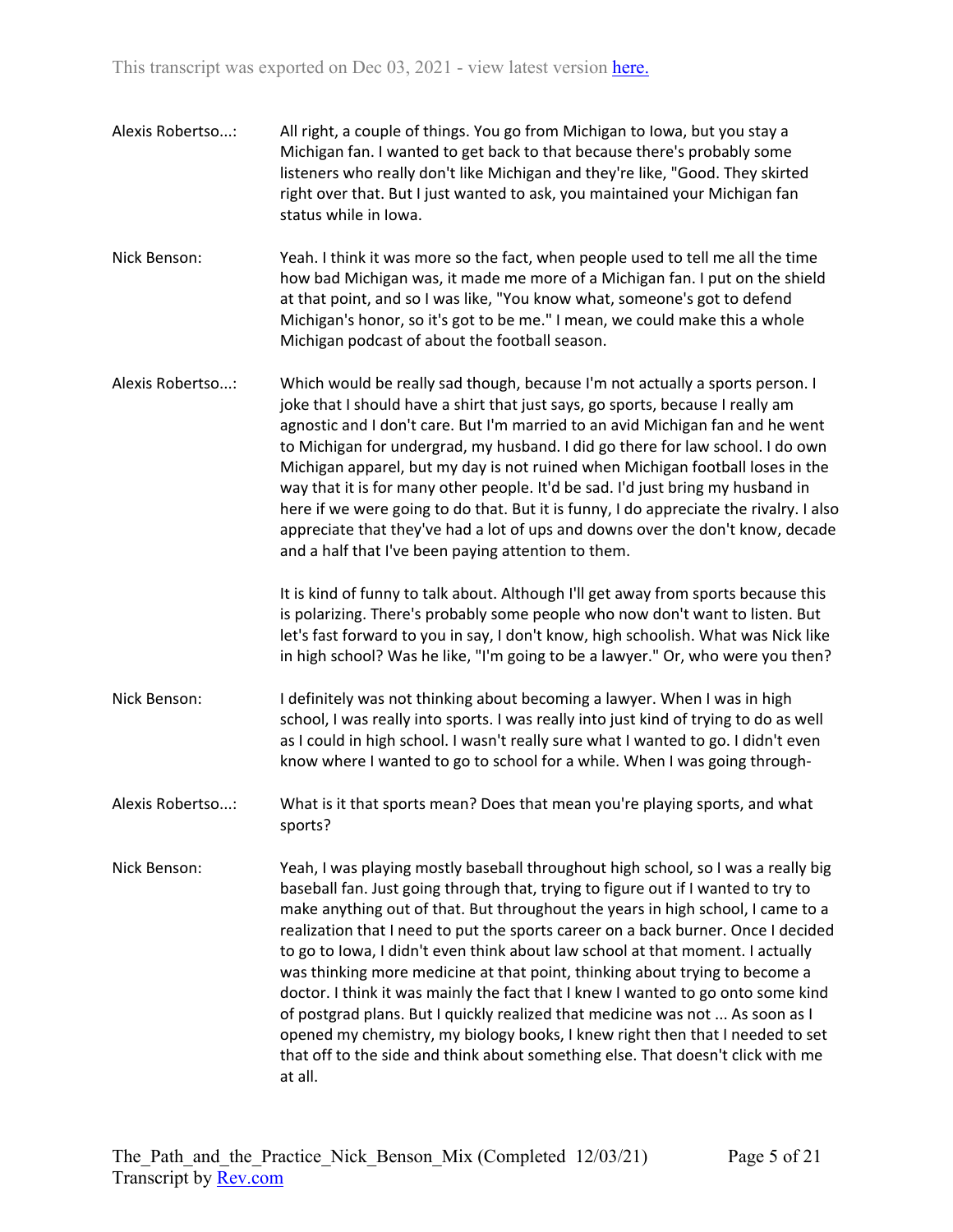- Alexis Robertso...: When it came to going to college, was it like, "Yeah, I want to go to college. I'm applying to college." By then. Actually, what was your thought going into college then? Was it like, "I'm just going to go to college and see what I like or was law school in the back of your head?"
- Nick Benson: Exactly. I really just went in open-minded. I think I was technically a pre-med, track open major, because I just didn't even know what I wanted to major in. I took mainly just some of the health science classes that weed you out, which it obviously worked with me in terms of knowing that I didn't want to do that. But I didn't really start thinking how hard about law school until about my sophomore year when I went to my guidance counselor and kind of just told them that I was really struggling with having any kind of purpose in terms of what I wanted to do.

They were like, "Well, you told us you want to go to postgrad. Have you thought about law school?" I had had some experience. I've talked to some lawyers, just even throughout just my grandparents knew or my parents knew. Then I talked to just other people about it and that I knew that were thinking about it. It sounded interesting to me, but I wasn't sure at that point. I was like, "What's the best major to become a law student." They told me to study ethics and public policy. Which if someone asked me what that was, I don't even know if I could tell you. That could tell you ...

- Alexis Robertso...: You're like, "I can't define it now. I certainly couldn't then."
- Nick Benson: I think that maybe the realization of the fact that my degree was not going to be very employable drove me to the legal field. But on top of that, it was just, once I started ... I worked for a law firm, a small one in Iowa City, and then I also did a little volunteer internship at the Johnson County courthouse. Which is [crosstalk 00:14:39]-
- Alexis Robertso...: That was while in college?

Nick Benson: Yeah. That was while I was in college. Those kind of gave me a little of an idea of what the legal practice was like, but I knew that I wanted something bigger, something a little more exciting. Because those were the smaller community practices. But I had done research as well. I kind of scoured some forums and read more about law school and what the legal practice was like. Because I knew how much of a dedication it was once you picked that you wanted to go to law school. It's a big investment. There's a lot that can go wrong if you aren't really committed to it. Yeah.

Alexis Robertso...: But it's really wise that you wanted to do that research. It's funny, as you were talking about your major and whether that could really lead to a job, it takes me back. Listeners know this, part of this podcast is just going to be hearing Alexis reflect on her life. For me, in undergrad, I was a law and society major, whatever that means. I think it's basically poli sci, but it was called law and society. I have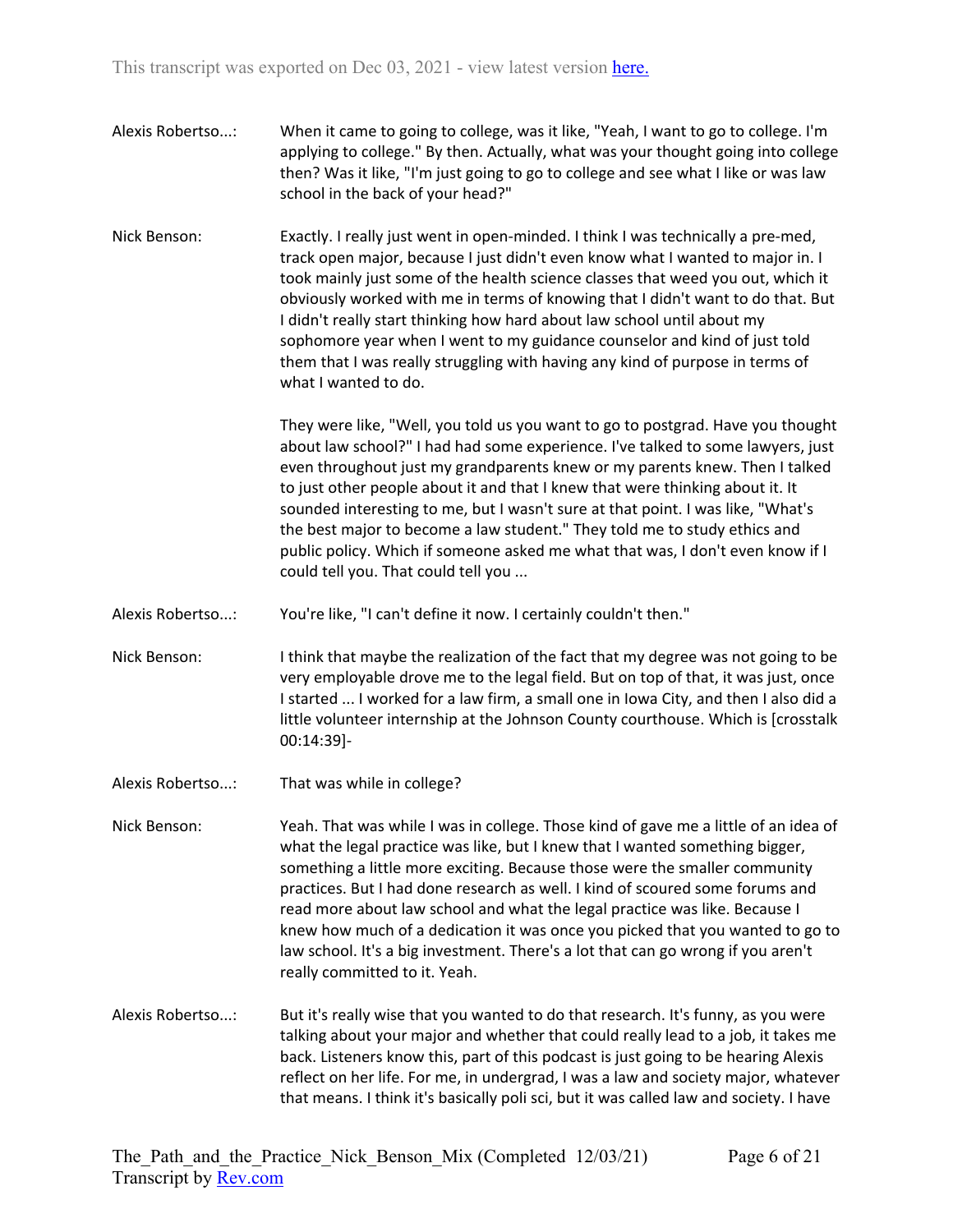|                  | a bachelor's in law and society, just so you know that. Then I also did, I was<br>minoring in philosophy and then I was like, "For three more classes, it's a<br>major." I also, I double majored in philosophy. I remember either somebody<br>while I was in college or after being like, "Yeah, I really hear those philosophy<br>factories aren't hiring the same anymore as they used to."                                                                                                                                                                                                                                        |
|------------------|---------------------------------------------------------------------------------------------------------------------------------------------------------------------------------------------------------------------------------------------------------------------------------------------------------------------------------------------------------------------------------------------------------------------------------------------------------------------------------------------------------------------------------------------------------------------------------------------------------------------------------------|
|                  | But I essentially picked majors that were, you have to go to law school. Because<br>what are you going to do with this?                                                                                                                                                                                                                                                                                                                                                                                                                                                                                                               |
| Nick Benson:     | That's so true.                                                                                                                                                                                                                                                                                                                                                                                                                                                                                                                                                                                                                       |
| Alexis Robertso: | But I wasn't smart enough to do the research on what lawyers actually did. I<br>could have told you when I was going to take the LSAT, because I was that<br>person who did know. By the way, when I do these interviews, I often approach<br>it as like, "You were 13. Did you know you were going to be a lawyer?" Most<br>normal people say no, but I was one of those people who would say yes. Then of<br>course I'm not a lawyer anymore. But I didn't do that, let me go get some<br>practical experiece. I think that's so smart. What year in college did you have<br>those internship or those part-time job opportunities? |
| Nick Benson:     | Yeah. It's kind of weird because in high school with the college community<br>aspect, we were able to take some community college classes, knock out some<br>gen ed stuff. I was trying to book it through undergrad as quick as possible, and<br>just so I could kind of have a year off before I went off to law school. I<br>volunteered at the Johnson County courthouse my junior year, I want to say-                                                                                                                                                                                                                           |
| Alexis Robertso: | Of high school.                                                                                                                                                                                                                                                                                                                                                                                                                                                                                                                                                                                                                       |
| Nick Benson:     | as part of my sophomore. Of college, undergrad.                                                                                                                                                                                                                                                                                                                                                                                                                                                                                                                                                                                       |
| Alexis Robertso: | College. Okay.                                                                                                                                                                                                                                                                                                                                                                                                                                                                                                                                                                                                                        |
| Nick Benson:     | I just had knocked out, which would've technically been my last year of<br>undergrad. Then in my year off heading into law school, I worked for a little law<br>firm in Iowa City. That kind of gave me the public interest side and then the<br>private practice.                                                                                                                                                                                                                                                                                                                                                                    |
| Alexis Robertso: | I want to hear more about that because the beauty of me not having to cover<br>the next 30 years of your legal practice, which I do with some of our guests, is<br>that we do have a little bit of time. Also, I think whether it be other law students<br>listening, but I've had people say, "Oh my gosh, my teenage son listens to this."<br>Just a little more detail in terms of when you're volunteering at the courthouse,<br>what are you doing? What was that?                                                                                                                                                               |
| Nick Benson:     | That was honestly, I was technically a victim witness coordination intern. I was<br>making sure that victims and witnesses for these criminal trials were being well<br>informed about what was going on. They were having some kind of place to                                                                                                                                                                                                                                                                                                                                                                                      |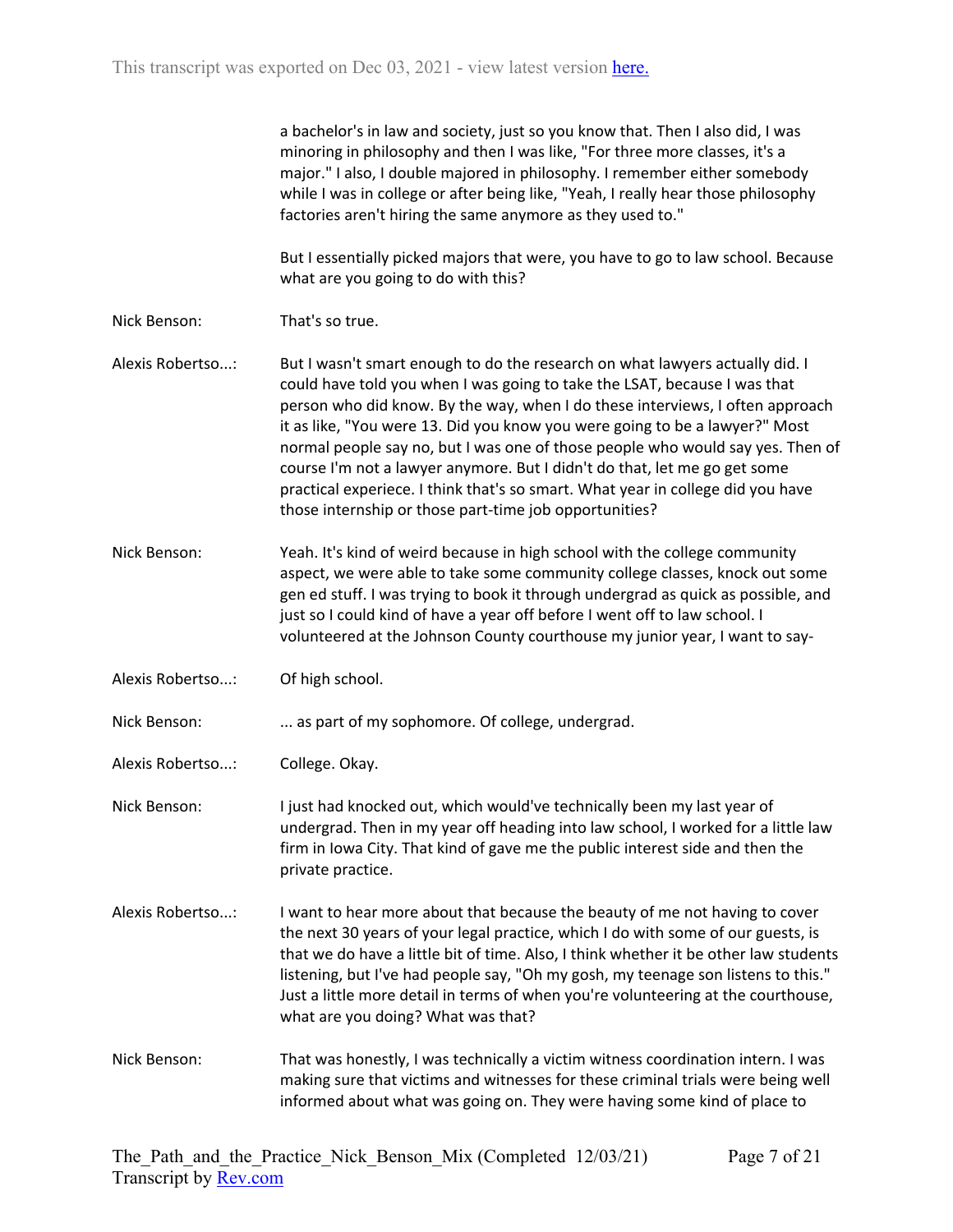| stay, that they were receiving our communications, our emails, our papers. I        |
|-------------------------------------------------------------------------------------|
| was working closely in that regard. But the nice thing was the prosecutors          |
| around the office. They would talk to me about what they did also because they      |
| knew that I wanted to go to law school. I would walk around and actually one of     |
| the prosecutors, I saw him, I want to say last year when I was at Big Grove, just a |
| brewery in Iowa City. He was there and I talked to him a little bit and it was cool |
| to just see that connection that still lasted through the years.                    |

I updated him. I think I had accepted at Foley at that point and told him about that, and he was really happy about that. It was cool to see and at least they knew that what I was doing wasn't a good show of what the legal profession truly was or at least they would talk to me in the hallways and kind of-

- Alexis Robertso...: Right. They knew you were interested and they told you more, so you got more context. But in general, it's because you got into the environment that you were able to meet some people who could tell you more. Also, I have to just comment on victim witness coordinator is a rough job title. That is a tough ... Just the title itself, you're like, "That sounds like a hard ..."
- Nick Benson: It's a tongue twister. I can barely say it
- Alexis Robertso...: Hard to say, but also like, yeah, I coordinate victims and witnesses. That does remind me, okay, I lied a little, I did have touch points with legal. I've said this before. I was an investigative intern for The Public Defender Service in D.C. Which in a strange way is not terribly far off from what you were just talking about. That one of our jobs would be going out to meet the complaining witness and taking their statement. Which at the time seemed super normal, but now I'm like, "I was 20." I was going out and finding the person who filed the police report against whomever the lawyer I was working with was representing. Then me and my partner were like, "Hey, can we take your statement?"
- Nick Benson: That's intense. That's really intense.

Alexis Robertso...: At least at the time, and it probably still, The Public Defender Service in D.C. was one of the like preeminent public offender services. But not surprisingly, they did not have a lot of budget to investigate. They did have real staff investigators on, but for some of the more minor stuff, that's where interns came in. Sorry, you're just really jogging my memory here. The other thing you mentioned was that you interned at, did you say it was a small law firm?

- Nick Benson: Correct. A small law firm in Iowa City.
- Alexis Robertso...: Yeah. When was that?
- Nick Benson: That would have been actually just the year off in between undergrad and law school. It would've been 2018, I want to say. I did that for my entire year, just kind of, one, so I could make money and live with some friends and just kind of I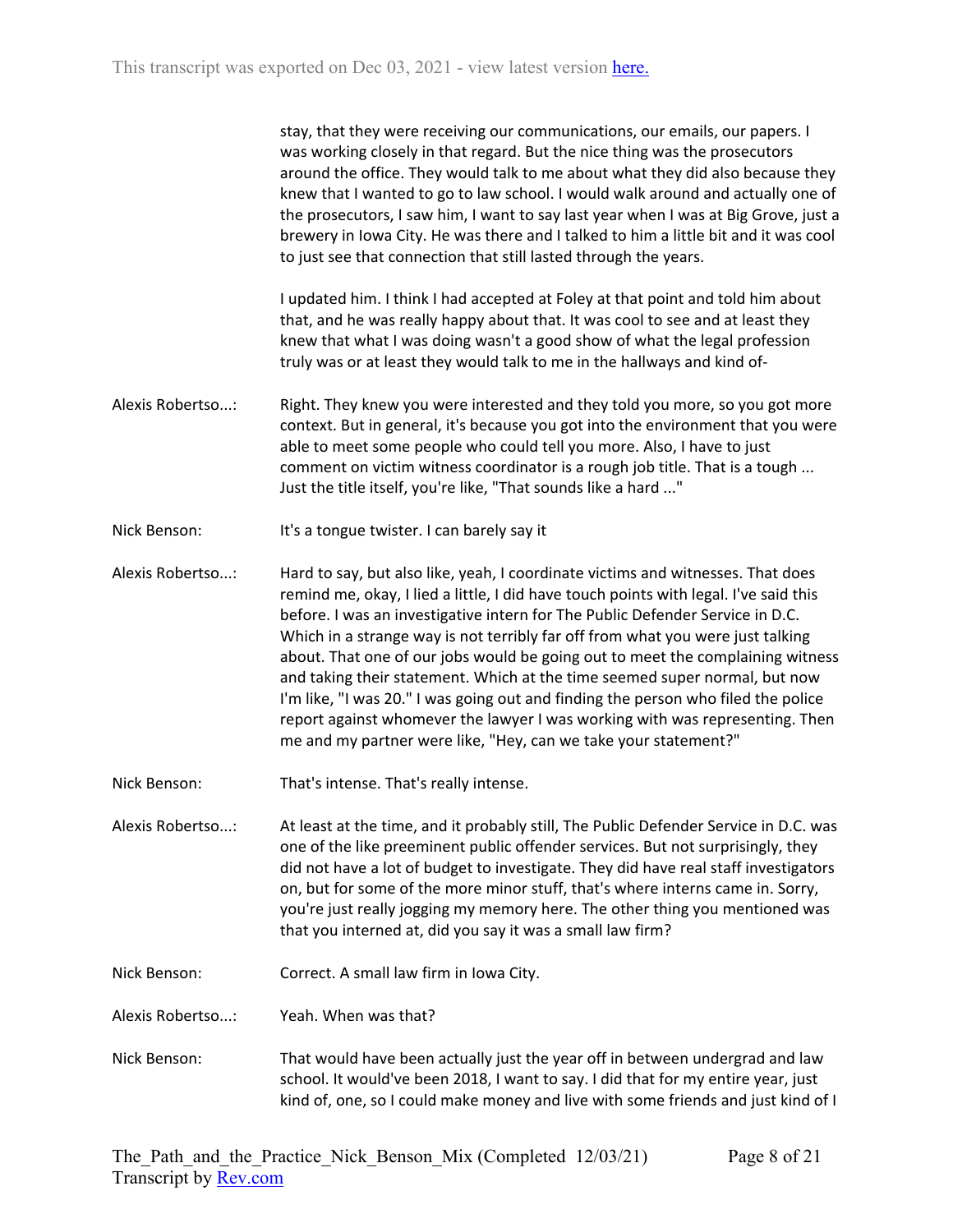|                  | needed to decompress really going through undergrad that quickly. I knew that<br>going straight to law school would've been just a complete mistake unless I<br>100% knew where I wanted to go. I knew that Iowa was definitely somewhere I<br>wanted to go just because I knew Iowa's reputation in the Midwest. At least that<br>it would've opened the doors I wanted to from the research that I had been<br>doing. Working at that small law firm also opened me up to now private<br>practice, the litigation side mostly. Which is kind of also what law school really<br>just opens you up to.                                                                                                                                                                                                                                     |
|------------------|--------------------------------------------------------------------------------------------------------------------------------------------------------------------------------------------------------------------------------------------------------------------------------------------------------------------------------------------------------------------------------------------------------------------------------------------------------------------------------------------------------------------------------------------------------------------------------------------------------------------------------------------------------------------------------------------------------------------------------------------------------------------------------------------------------------------------------------------|
|                  | It was interesting to me and it gave me that aspect, but at the same time, I knew<br>I hadn't hit what I wanted to from when I was reading. I knew there was also<br>some transactional attorneys, mostly they work with wills, trust and all that<br>different kind of stuff, farmers in Iowa typically seek out their assistance. It was<br>cool to see that, but I knew that there was something that I was looking for<br>different. I was just kind of still feeling out. But at least it confirmed-                                                                                                                                                                                                                                                                                                                                  |
| Alexis Robertso: | What did you do there? Just briefly, what kind of work did you do when you<br>were there?                                                                                                                                                                                                                                                                                                                                                                                                                                                                                                                                                                                                                                                                                                                                                  |
| Nick Benson:     | Yeah, I was a front desk, but also, I would answer phone calls. Actually, how<br>they did it, they kept all their files in storage. You think of how most law firms<br>do it now, everything's electronic now. But I would go out to the storage facility<br>and there's just these super old dusty files. I would just go through those, find<br>them for them in case an old client came back. I was kind of a Jack of all trades.<br>Whatever they needed me to do that-                                                                                                                                                                                                                                                                                                                                                                |
| Alexis Robertso: | Yeah. You just did what needed to be done.                                                                                                                                                                                                                                                                                                                                                                                                                                                                                                                                                                                                                                                                                                                                                                                                 |
| Nick Benson:     | didn't require a license, I did. That was a great experience because I did a lot<br>of the  I actually used the Dictaphones, if you had seen that. Where I had to<br>have to put that on a headset and transcribe what they would say. I thought<br>that's what the legal profession was. I thought that's all it was. It was I just<br>would talk into a Dictaphone and just go from there.                                                                                                                                                                                                                                                                                                                                                                                                                                               |
| Alexis Robertso: | I find that hysterical that you just even said the word Dictaphone, because that<br>is this vestige of, I don't know when a lot of people stopped using them, but<br>generally speaking now there are still and not to stereotype, but some I'd say<br>old school partners who either are using them themselves or may have an<br>assistant that uses them. But generally, we don't use them anymore. To me, it's<br>almost gone the way of shorthand. I don't know if you've heard a shorthand.<br>How a lot of the legal admins they would go to, I don't know, paralegal school or<br>whatever and learn shorthand. Maybe people still do, but that's one of those<br>other things now with computers and word processing, we don't use as much<br>anymore. That's hysterical that in 2018 you were using a Dictaphone for<br>anything. |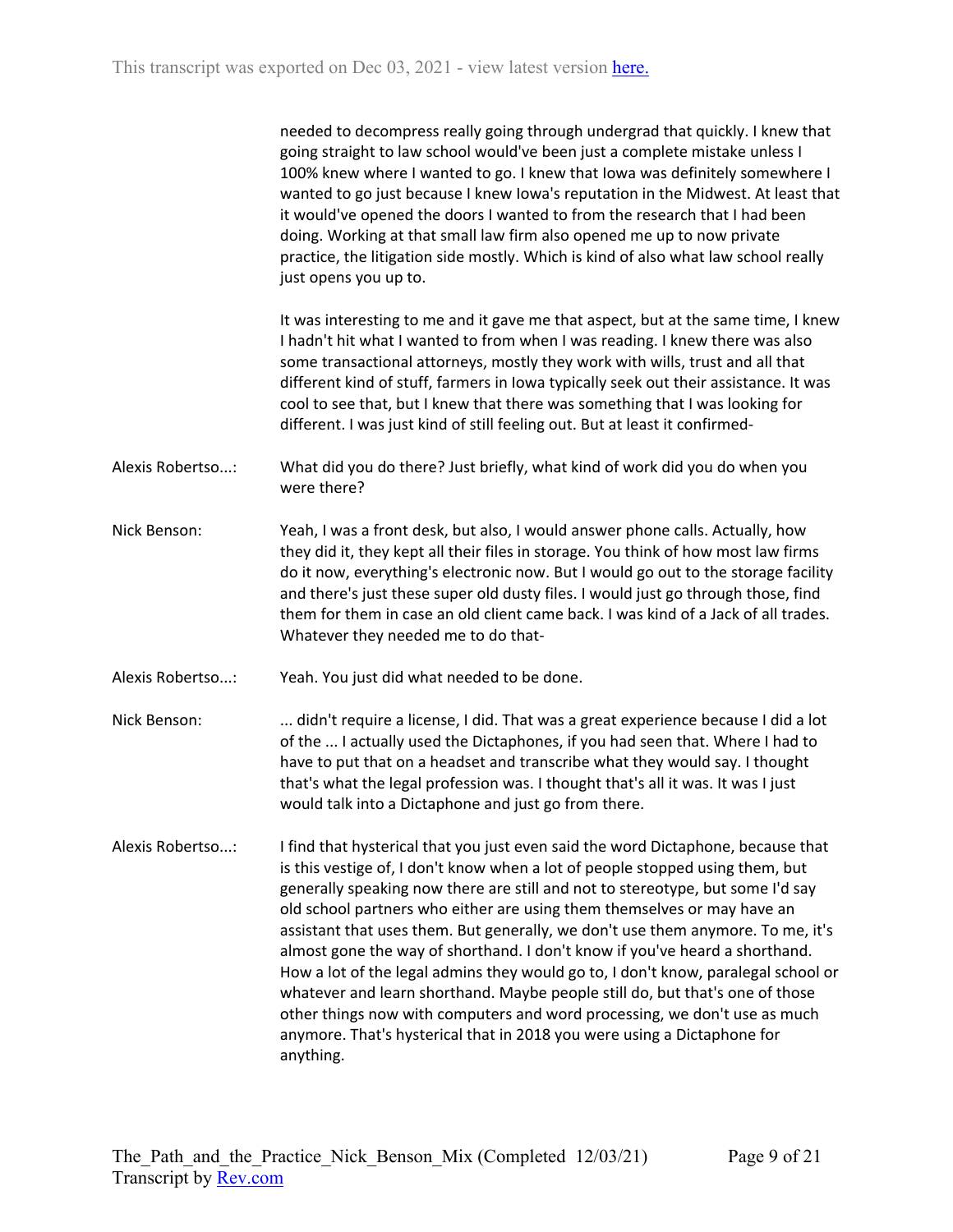| Nick Benson: | It was funny. There would be points where I couldn't understand exactly what    |
|--------------|---------------------------------------------------------------------------------|
|              | had been said, maybe there was some background noise. I'd spend five, 10        |
|              | minutes just debating, like, "Do I type this word out or do I interrupt the     |
|              | attorney? I don't know what to do." I was just, the whole time, the secretary I |
|              | worked with, she was amazing, but I would have her listen to it. I'd be like,   |
|              | "What do you think he said?" It was-                                            |

Alexis Robertso...: What do you think it says? Well, and it's funny because now I'm afraid that someone's going to listen to this and be like, "Actually, Alexis, 27% of lawyers still actively use Dictaphones."

Nick Benson: Yeah. It might be.

Alexis Robertso...: But I'm like, I don't know. I've been in this industry for the better part of a decade and a half and I have not encountered them, so that's really funny. By the way, if you ever tell that story a few years from now, people will look at you and be like, "Well, you look too young to have even know what a Dictaphone is."

Nick Benson: Yeah. They're going to be like, "Are you actually a lot older than what you are? Because ..."

Alexis Robertso...: Exactly. That's really funny. We are going to move forward to you in law school. But I actually want to take a little side journey because I told you, as we were talking, I pulled up your info that I have about you, because since you were a summer associate, we have a little file about our summers. It looks like we had you write a statement where you kind of say who you are, where you're from. You said the usual, like, I like the Detroit Tigers and my Michigan sports fan. But you mentioned that your mom grew up in Bangkok, Thailand. That just, as I read it, made me think I should ask you a little bit about your parents.

> I asked about your grandparents. It says that in Milwaukee, it'd be great if you could find some Thai curry. You didn't get a chance to because we had our first pandemic summer, so we need to find you good Thai restaurant in Milwaukee. But I am just curious about that. This, as you can tell, is me putting on my director of diversity and inclusion hat. I just have to ask you. I don't know. Your mom was from Thailand. Is there anything else to say about her or your dad or you or your culture, anything like that?

Nick Benson: Yeah. She grew up in Bangkok, Thailand until she was 18. She grew up with, I want to say, 11 other siblings and they lived very poor. I mean Bangkok, the city, there's a small elite, but outside of that, it's very tough growing up there. Her and her sisters had known for a while they wanted to get out of that situation. Actually, when they were 18, they were able to immigrate to the United States, and happenchance, they end up in Detroit, Michigan. She moves there. She actually didn't even get to finish high school because they just had to take the opportunity to immigrate when they could. When they were living in Michigan, I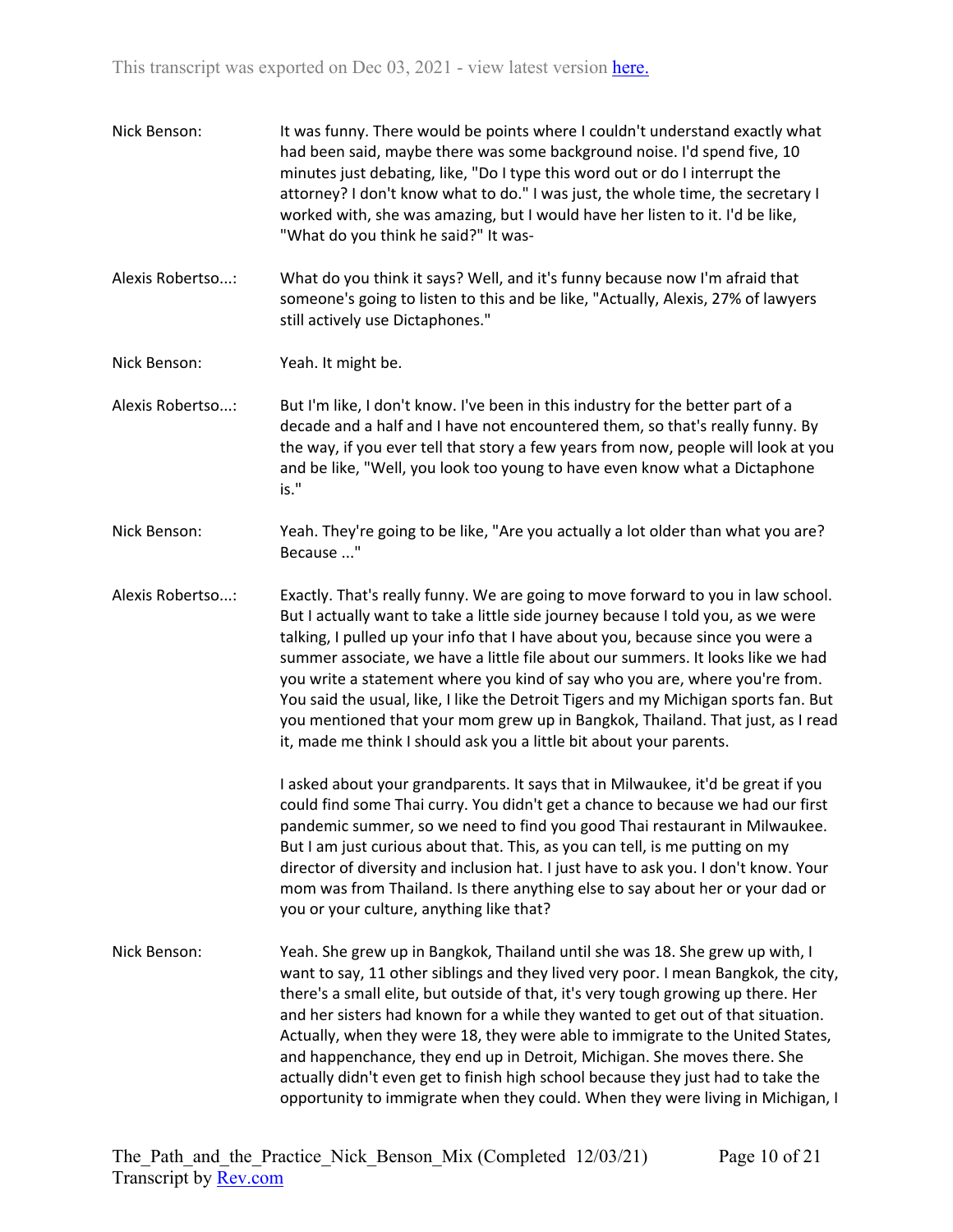want to make sure I tell the story right, my dad had told me but she was on a jog, I guess. I don't know how this happened, but it-

- Alexis Robertso...: Here's the thing, if you say it wrong, he'll fix it for you after he hears this. He'll clarify it for you.
- Nick Benson: Exactly. He'll call me and he'll be like, "How did you already forget the story?" But she was jogging and they crossed paths somehow, and my dad just ended up talking to her by chance. They ended up going on a date, and the rest was history from what I understand. It's funny because my mom had to learn English really on the fly when she got to Michigan. I still remember, she would try to teach me Thai all the time and I love spicy food. She'd always cook. She always indoctrinated me to the Thai culture, which I hold dear to my heart. But I couldn't speak Thai if you asked me to right on the podcast.

Unfortunately, once I moved from Michigan, that was kind of the end of my speaking of Thai. But my aunts also lived there and they were great. I mean, her sisters were just two of the nicest people I've ever met. They'll get to hear this too, but I still hold the Thai culture close and dear to of my heart and for my bar exam trip, my girlfriend and I were actually talking about going out to Bangkok, Thailand as well. So just kind of because I want to, that's a part of my life that I need to always hold close to me and never forget that that's part of who I am.

- Alexis Robertso...: I appreciate you sharing that because it's tough. I get, I don't know, 40, 45 minutes with someone. I was like, "I want to pack as much of your life as well while talking about law school. Then if you're a practicing attorney, your legal practice." But as I say in the trailer episode, for those who listen to the trailer to this podcast, one of my goals is to show there's no prototypical path to law and there's no prototypical lawyer. Whenever I can fill in tidbits that someone can comfortably share about who they are, I have to. I just have to, because it's a part of you and I just think there's someone else nodding their head being like, "I'm tired of my mom." Or whatever. Thank you so much. We will resume. We will get back on track. All right. You were interning or working for a year for this law firm and then you're like, "All right, I'm ready. I'm going to go to law school." Then what happens?
- Nick Benson: Yeah. I head off to University of Iowa. I just actually move across the river. The way that Iowa City is split up, you have the east side, which is the undergrad side and the west side. Anyone that lives on the east side of the river knows it's way too loud, there's too much commotion going on, so I needed to get to a quieter environment. When I got there, I knew the grades I needed to get. I knew what I needed to do to end up in ... I wanted to go into big law. Some sort of bigger firm practice.
- Alexis Robertso...: Before we get there, by the way, did you only apply for law school to Iowa? Was that like, "This is where I'm going."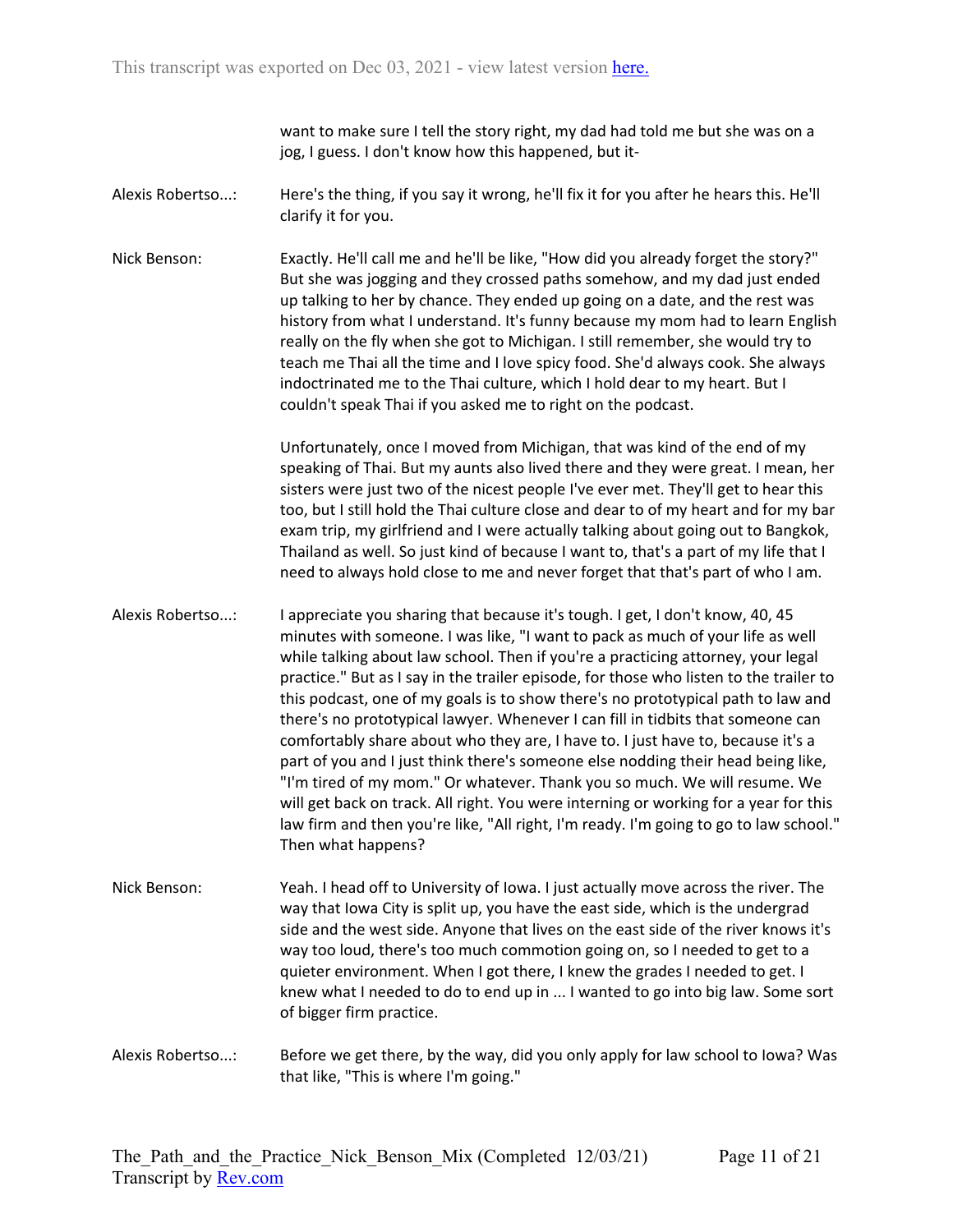Nick Benson: I applied elsewhere as well, but I knew that if Iowa took me, that's where I was going to go. Just because-Alexis Robertso...: That's where you're going? Got it. Okay. Nick Benson: Yeah. I think I'm mamas boy and I need to be close to my grandma and just-Alexis Robertso...: Close to my family. Yeah. Nick Benson: ... my grandparents just because I'm the only one that's really close to them now. I like to just kind of check on them and be around them. But once I got accepted to Iowa, I knew that's what I wanted to do. Heading into that, I just kind of laid out some goals. I knew that I needed to approach it differently than undergrad because I feel like a lot of people that are thinking about going to law school are probably in the same boat as me. Where undergrad, you just kind of went through the motions. But law school-Alexis Robertso...: You're like, "It was fine. I did what I had to do, but I wasn't firing on all cylinders necessarily." Nick Benson: Exactly. I'll be the first one to admit that I have to work to get where I want to be. I'm not the most naturally intelligent person, but I'm willing to try to do as much research, do as much as I can to prepare myself to put myself in the best situation. Alexis Robertso...: Yep. Let me clarify this a little bit. It's not about natural intelligence, it's about intelligence that is that kind of intelligence. One of these episodes of the podcast, it was with a partner, who is actually a friend of mine, Larry Perlman, and he's like, "I'm going to say this out loud and people are going to hate it, but I like test taking. I'm just good at it." Some people are naturally good at test taking, but a lot of us we're just intelligent in different ways. Sorry, I had to fix that. I was like, "Clearly you are a very intelligent person." But I hear you when essays and test taking aren't necessarily the easiest thing to do. I hear you when you say that. Nick Benson: Exactly. When I came into Iowa, I just knew that I needed to come in with very clear set goals, knew what I needed to get grade wise. I think that helped me having a clear vision of what I wanted to do. Because law school, it'll come at you fast, it'll come at you hard. But if you know what you're getting yourself into before you step on to campus day one, I think that you'll be in a lot better mindset and in a lot better place. Alexis Robertso...: Yep. By the way, and is this advice you had picked up so that when you did start law school, you sort of knew? Because I do think some people start law when they're like, "I'm in law school." But they haven't talked to many lawyers or anyone who has context. They don't necessarily know that, "I really should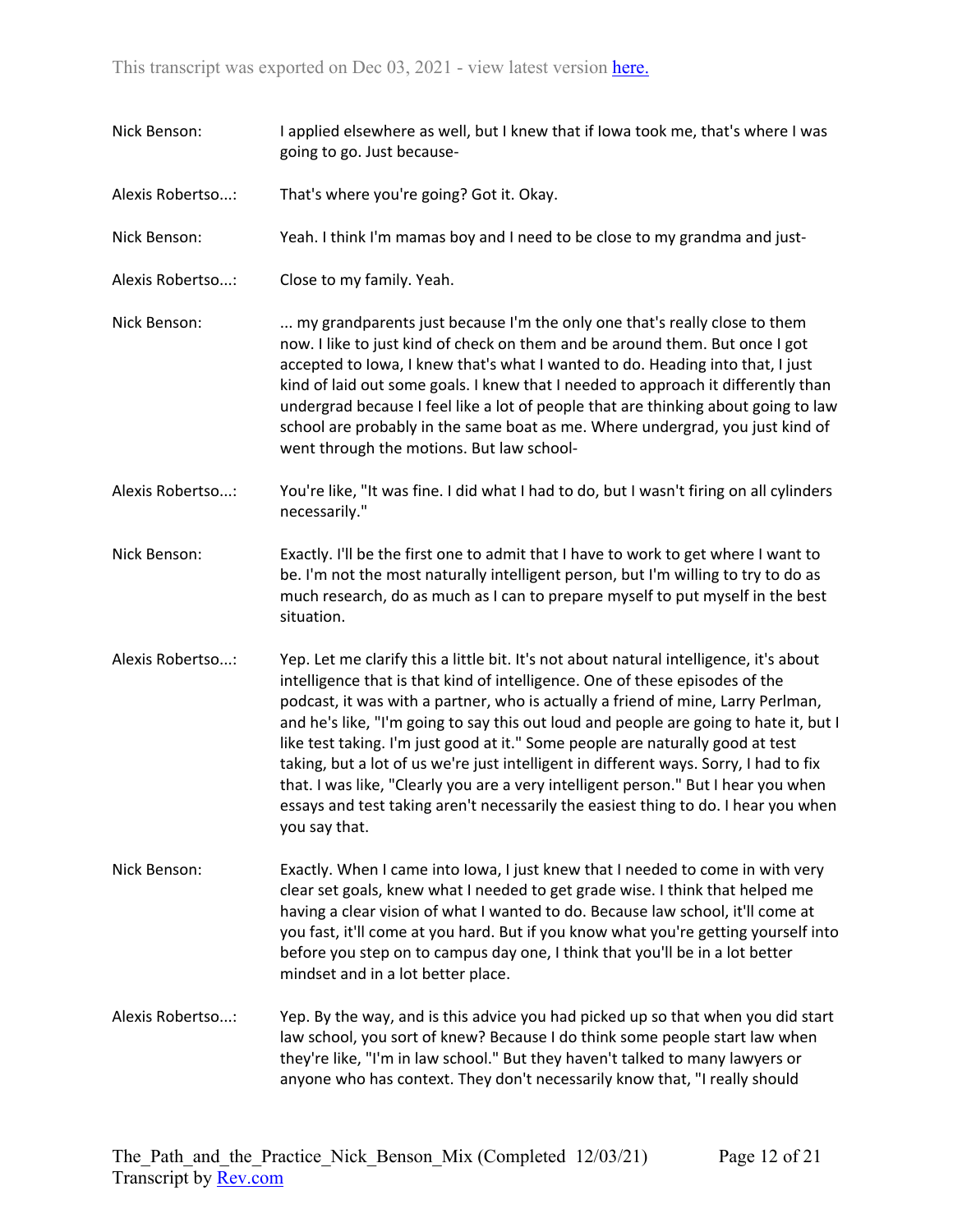buckle down because that first year matters." But it sounds like you came in knowing that.

- Nick Benson: Yeah. Through my research on different forums and reading and talking to attorneys and realizing that, I mean, especially your first year grades, I'd heard from everyone how important they were if that's what you want to do, is go into a bigger firm practice. Just from reading enough about that and seeing all the resources online. I mean, honestly there's a lot of great ones like Reddit. If there's law school students that want to go out there, there's Reddit law school. I'm sure there might be some people listening right now that are already on there. But it's-
- Alexis Robertso...: Yeah. Well, and you can see me laughing because it makes me feel old. I learned this maybe three months ago that there's Reddit threads about law school. Of course there are, but as you get out of that mindset, you forget the places that law students go to dish whatever the latest law firm gossip is, those places change. Everybody listening, if you haven't been on a Reddit thread about law school, that's where you should go. Go to Reddit.
- Nick Benson: It's a beautiful resource. I mean, I'd recommend to anyone you can search through it and it really helps people at least get a clear idea of what's required for any kind of ... I mean, not even for big law, just any kind of job, there's different hiring timelines. There's different ways to go about it. I think there's a thread about everything on there. That really helped me get a clear vision of what I wanted.
- Alexis Robertso...: Yeah. You start law school, like you said, you had your vision, you knew you need to buckle down. Spoiler alert, it seems like to me that went reasonably well, maybe pretty well, maybe quite well. But it sounds like you did okay.
- Nick Benson: Yeah. I mean, I went through some bumps along the road. There's always going to be some classes that weren't as easy as others. But I think that learning to roll with the punches, I mean a lot of like cliche sayings there, but it's just, it means a lot. I mean, law school's not going to be a straight line. There's going to be classes that you just connect with easier than others. I think that just learning where to put your time on those classes too, I just knew where to dedicate more time and where I thought I could make up more of grades.
- Alexis Robertso...: Specifically, how was that first semester for you? [crosstalk 00:32:59]-
- Nick Benson: It was a roller coaster. Yeah.
- Alexis Robertso...: Yeah. I just want to hear, and I don't need to get in great detail, but just the adjusting because it's different. Everything's different. Just tell me about that.
- Nick Benson: The adjustment was very, very difficult because day one, I mean, they started us and we were in property. I still remember to this day I got called on the very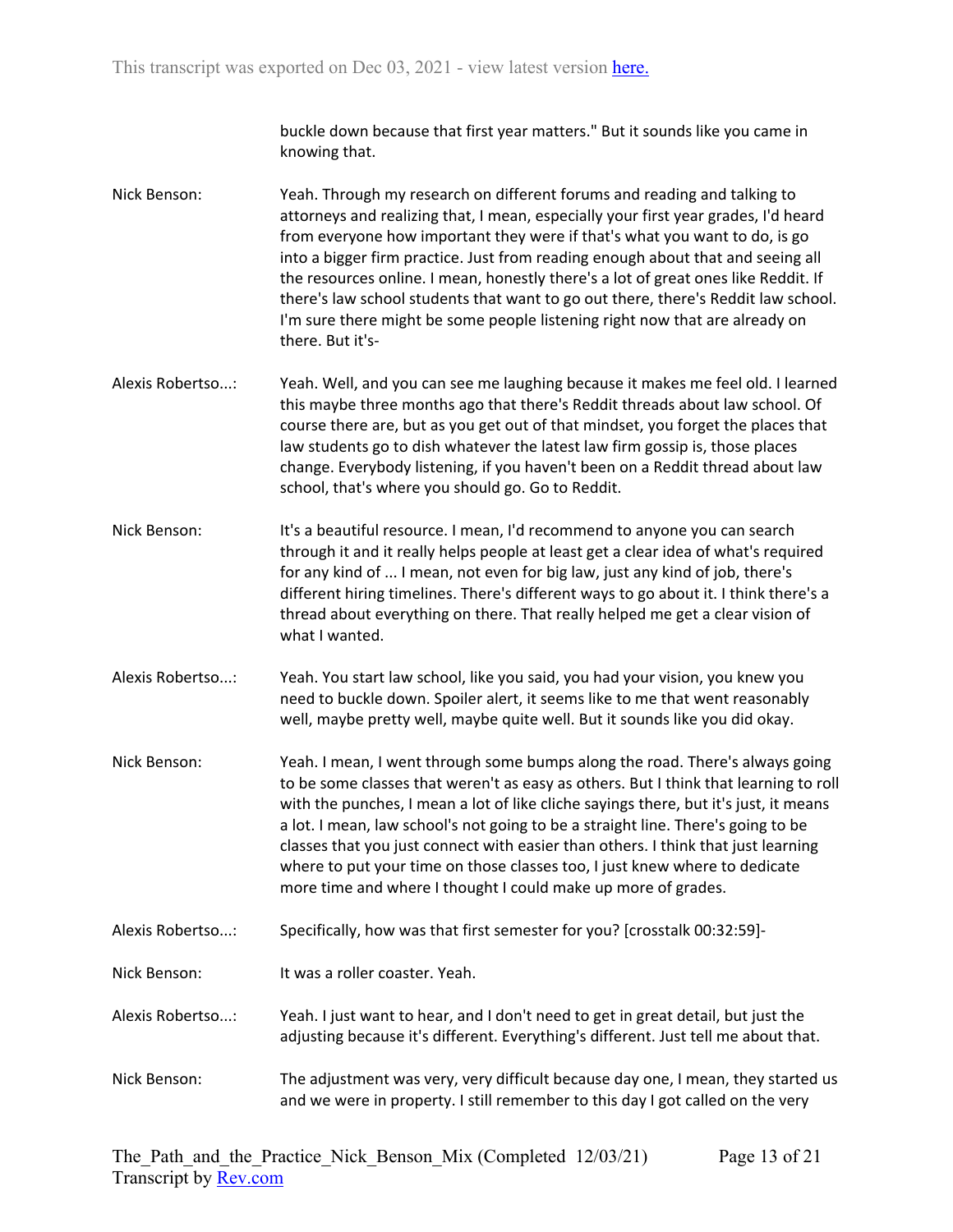first day and I was like, "This is for real." It was Pierson versus Post. I remember the fox case. For those that are in law school know that case dear.

- Alexis Robertso...: Even I remember that case. This is straight out of a movie. It's your first day. If I was making a movie and it was set in law school, I would have the person get called on their first in property, and the case is Pierson versus Post. Because that's the first ever property case apparently that freaks law students out.
- Nick Benson: I still remember too, when he called me, I was like, "I don't know. It's a Fox. How is this anything about property right now?" I was just having a panic attack, but it went fine. Once I took a deep breath, the professor, he was just trying to get the best out of us too. Our property professor was fantastic at Iowa and he really just kind of worked us through. Then once I got through that first cold call, I think everything else, all the stress just kind of dissipated from my body and I realized that I can do this. The hardest part of law school is-
- Alexis Robertso...: If you just-

Nick Benson: ... the anxiety I feel like, of just being called on and-

- Alexis Robertso...: You just got it over with. It's funny though. I think something I learned in law school, and maybe this is already my personality maybe, is if you're going to be wrong, be wrong confidently. Be wrong so the whole class can hear that you're wrong. When they ask you the question, instead of muttering because you're not sure, be like, "No, the sky is purple and here's why I think so." Say it loudly and proudly. The professor will tell you you're wrong, but, Hey, at least no one had to strain to hear you say it.
- Nick Benson: I couldn't even tell you if I did it correctly or not, but I just remember everyone's patting me on the back and like, "You did amazing." I was like, "Thank you." I think everyone else is just relieved that they didn't get called on. I told them that it's not as bad as you think, and I mean, no matter what, I know every single person coming in will always be nervous about it. But I think the more people here hopefully they'll realize that you just got to do it. Once you'd realize that it's just you and the professor and everyone else is also worried, it goes a lot smoother than you expect.
- Alexis Robertso...: Oh my gosh. Okay. I want to be mindful of our time. We still have some time and there's some couple things I want to hit. We have to talk about OCI and we have to talk about you being the first ever probably virtual summer associate class in large law firms. But before that, I know you're on Law Review. Tell me about that. When did you apply? What was that process like?
- Nick Benson: Yeah. I started applying for Law Review ... Actually Iowa is a write on process, so it's actually completely anonymous grading. Heading in, you get done with your last final actually of 1L and you're leaving and they have packets out on the tables and you just grab a packet. The last thing you want to think about is doing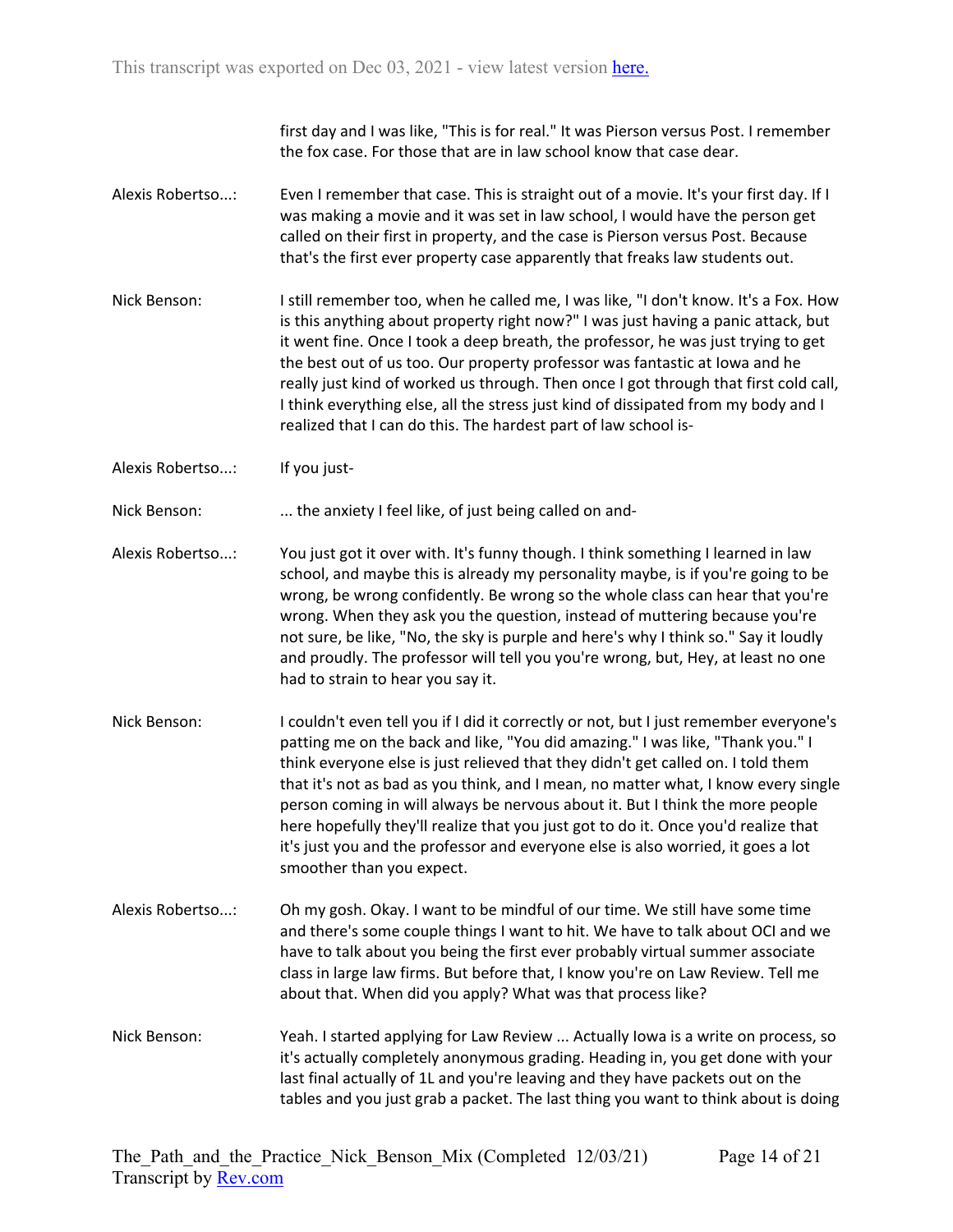a journal write on where you have to write a 10 page comment that they call in, and then you blue book a ton of stuff. Which for people that don't know about the blue book, it's just the way that you do legal citations in law school. I left and through my research, I had realized that Law Review and just journal in general was a very strong plus factor if you were thinking about going into big law or private practice. I knew that I wanted to get on Law Review. That was my goal. That's what I wanted the most. I was working for a law firm in Des Moines, and I actually remember, I'd work for the law firm in Des Moines during the day.

Then once it was over, we were allowed to stay in the office upstairs and I would just work. I would just work on that write on from 5:00 until whatever and just try to get it done. That was a lot of work, but once I got it with submitted and accepted to be on Law Review, I was fortunate enough to be selected. I knew it helped me immensely in terms of, one, with OCI and, two, with just learning how to write and read effectively. Which I think that people don't realize how hard it is to read something like different legal writing and scour through that stuff. It was student writer process. We just mostly blue booked and like went through like footnotes. Then once I chose to be on board. I kind of got convinced by the editor in chief of the last Law Review, if he listens to this. This is Matt Scott that made me come on. He really pushed me for it, and I'm glad he did because it's helped me even see now the publication side.

Which you don't see as a student writer. I mean, this is how professors really get their academic work out, is they send it to law journals. It means a lot to them, and so it's cool to see and see how professors ... They're very appreciative. I get to work with a lot of professors and they tell me all the time that they're so thankful for the work that we do. It's a really great thing to hear from professors. It just makes things a little bit easier.

- Alexis Robertso...: Well, it's funny. Sorry, you said a lot of great things about Law Review, the experience and what it means to professors. I'm still stuck on the write on after you finished your first set of exams. Which I do have some vague recollection of that also being the timing at Michigan. But it does make me think of, if you just run a marathon and then instead of being like, "No, you can run another marathon now." You're like, "Really?"
- Nick Benson: I just couldn't believe it too because when I opened up the packet, I was like, "It can't be that much work. I'll get into it." Then I opened it and I was like, "No, this is a decent amount of work."
- Alexis Robertso...: Oh my God, this is a lot of work. Let's talk about OCI and Foley. This is where I hope nobody gets upset with us because we might sound like we're going into straight Foley propaganda mode, and maybe we will. I don't know. But you do OCI. I assume you meet with a lot of law firms. You settle on Foley & Lardner. I would love to hear why Foley, and then we're going to jump to your summer associate experience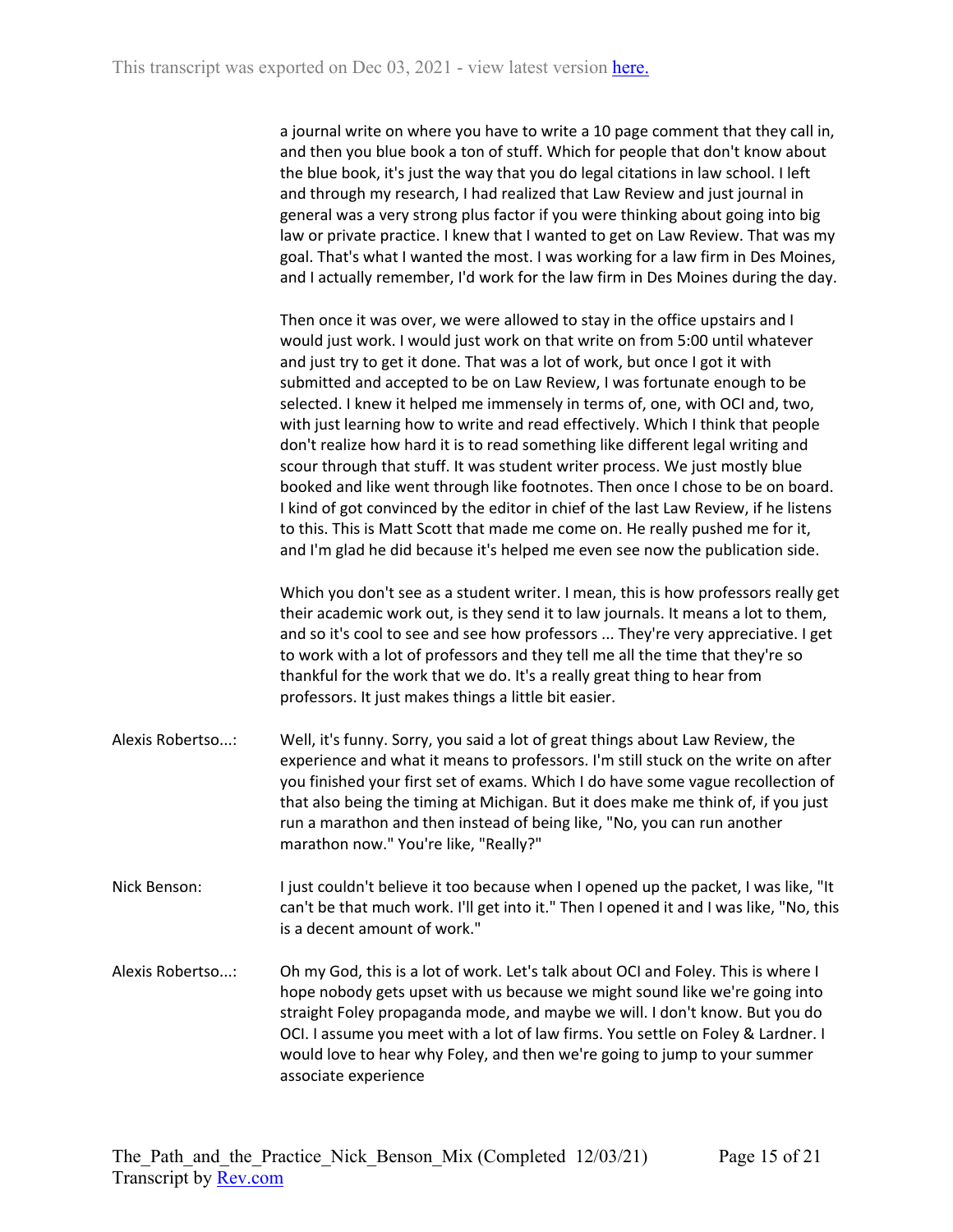Nick Benson: When I was going through the OCI process it's actually funny, all the doors are different in Iowa. They'll have little signs on them that say, knock when your time is there. All my doors are like that. Foley's was knocked two minutes before your time was there. I like to prepare before the interview, so I was going through it and I walk up to the door and I was like, "Oh no, I already messed up my interview. It says two minutes before I'm at the time of the door." I knock on the door. I came in and I think that really helped me just realized too, I came in with no preconceived notions. Just kind of just wanting to tell them who I am and really no nervousness. I think that's when I speak up my best and do my best. It went really smoothly. I met with Carmen Decot in the Milwaukee office and Alex Lodge in the Madison office. The interview was just a really smooth interaction and they really wanted to find out who I was as a person.

> Then when I interacted with them in terms of asking them questions, they really just were responsive to everything I had to say. That was a great experience. Then when I came from my callback interview, that's when I got completely sold on Foley. I come back from my callback interview and I actually had a couple changes to my schedule that day. I was doing a little quick research, and I still remember Brian House was one of the partners I met with that day and he's an Ohio state fan. We got into it a little about Michigan, but he also is a big Thai cuisine aficionado as well. He was from the D.C. Office for a while and he told me that D.C. has far and away better Thai. But he's like, "I can show you some ..."

Alexis Robertso...: Than Milwaukee?

Nick Benson: Yeah. He's like, "I can show you some of the good Thai spots in Milwaukee." We really had a great interaction there, and just everyone in general was so welcoming of me. Even though I didn't feel like ... Because Iowa law school, it's still a great law school, but I didn't feel like they cared about what law school you went from, what you did before, Foley. They just wanted to know who you were as a person, and what-

Alexis Robertso...: Good people.

Nick Benson: Yeah. They just wanted to see if you were a good fit for the law firm. Which, I mean, the fit was perfect for me just because everyone was just ... It was just, I have nothing but good things to say about Foley. You said it might sound like propaganda, but I mean I'm there, so it worked. I mean, I'm a part of Foley now and I'm very happy about it. I just couldn't have been happier.

Alexis Robertso...: Absolutely. Well, and it's interesting because something that I've found, now I've been working at Foley in my role for closing in on a year. As many know, I summered it Foley a very long time ago. But I do find compared to many of the other firms of our size, we may not be as well known. We do have, last I checked, it's over 1,000 lawyers in the US and 21 offices. If you kind of look the other firms of that size, they may have a little bit more name recognition for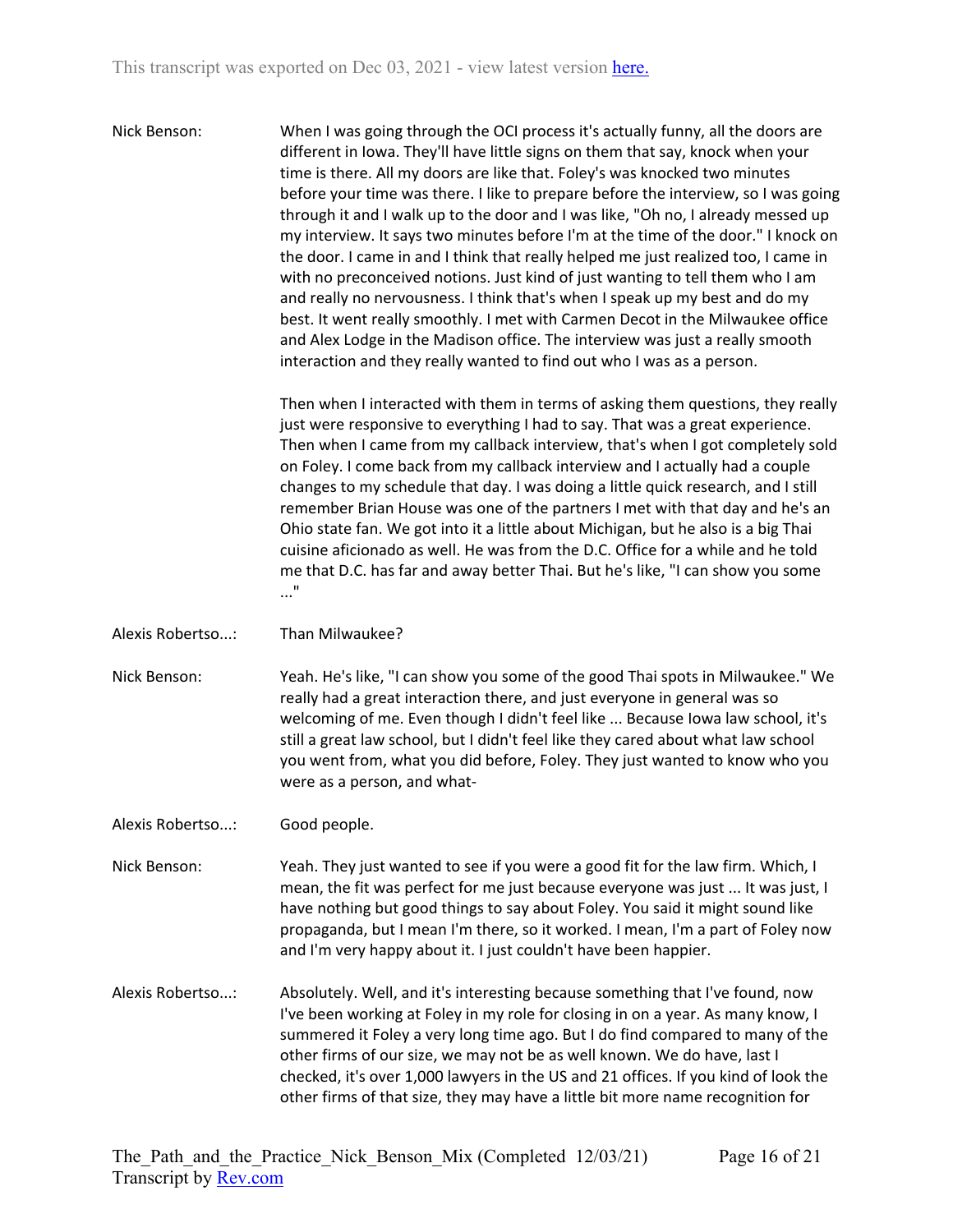whatever reason. Or people sometimes think we're only regional. I'm always interested when I talk to law students about their impressions of the firm or how they heard about the firm. Partly though when you're a law student, you don't know the names of any law firms.

I remember being like, "I don't know. They all sound like fraternity and sorority names that I've never heard of before." But I do really appreciate you reflecting on your experience getting to know us. By the way, was your callback, the only time you've gotten to go to the Milwaukee office because of the pandemic?

- Nick Benson: That is true actually. I remember flying in. Because I was still finishing up my summer job, I went from Des Moines to Minneapolis and I had such a quick connection. I remember sprinting through the airport and just trying to catch my flight. I made it thankfully and then I got to Milwaukee and I fell in love with the city right there too. I had had previous exposure, but I didn't know that Foley was the US Bank building. I remember walking down to Lake Michigan and just seeing how the office overlooks the water, and i-
- Alexis Robertso...: It's a beautiful view and probably one of the tallest buildings in Milwaukee. Then I'm a little partial to Milwaukee. I grew up there. But I do think, like you said, people may have certain thoughts about what Milwaukee is like. Then when you visit, you're like, "Oh no, this is pretty metropolitan and this view is beautiful." But this is a good segue. Normally, you would visit the office for the callback and then you would start in that office as a summer associate. But instead, we have a global pandemic and we, at least on the law firm admin side, the world scrambled to put together the first virtual summer associate class. Let me set this up even more.

I want to be dramatic about it just because I can. Which is Nick, as far as I know, this may be the first podcast, maybe the only podcast to have a summer associate on who was a virtual summer during the coronavirus pandemic. People listening, prove me wrong, prove me wrong. Send me others. But I'd love for you to share. What was that like? You're excited. You're going to be a summer associate, but the experience is so different. We send you a laptop, and then what happens?

Nick Benson: Explain it with one word, I was nervous. Just in terms of I'm very extroverted. I like to meet people. I want to walk into offices and do all that, so I was nervous about being able to meet people in that way and just have the face to face interaction. I just remember day one too, when we log on to do orientation and we haven't put in our pictures yet, but we're all into the first orientation day, and I was just like, "I wish I could just be meeting these people in person and getting the interaction." But after day one, I think that there was two ways we could have gone about it. We could have just said, "Whatever. We're virtual. We'll do our own work, do our own thing." But our summer class especially, I'm sure it was like this across other offices too, but in Milwaukee especially, we really banded together.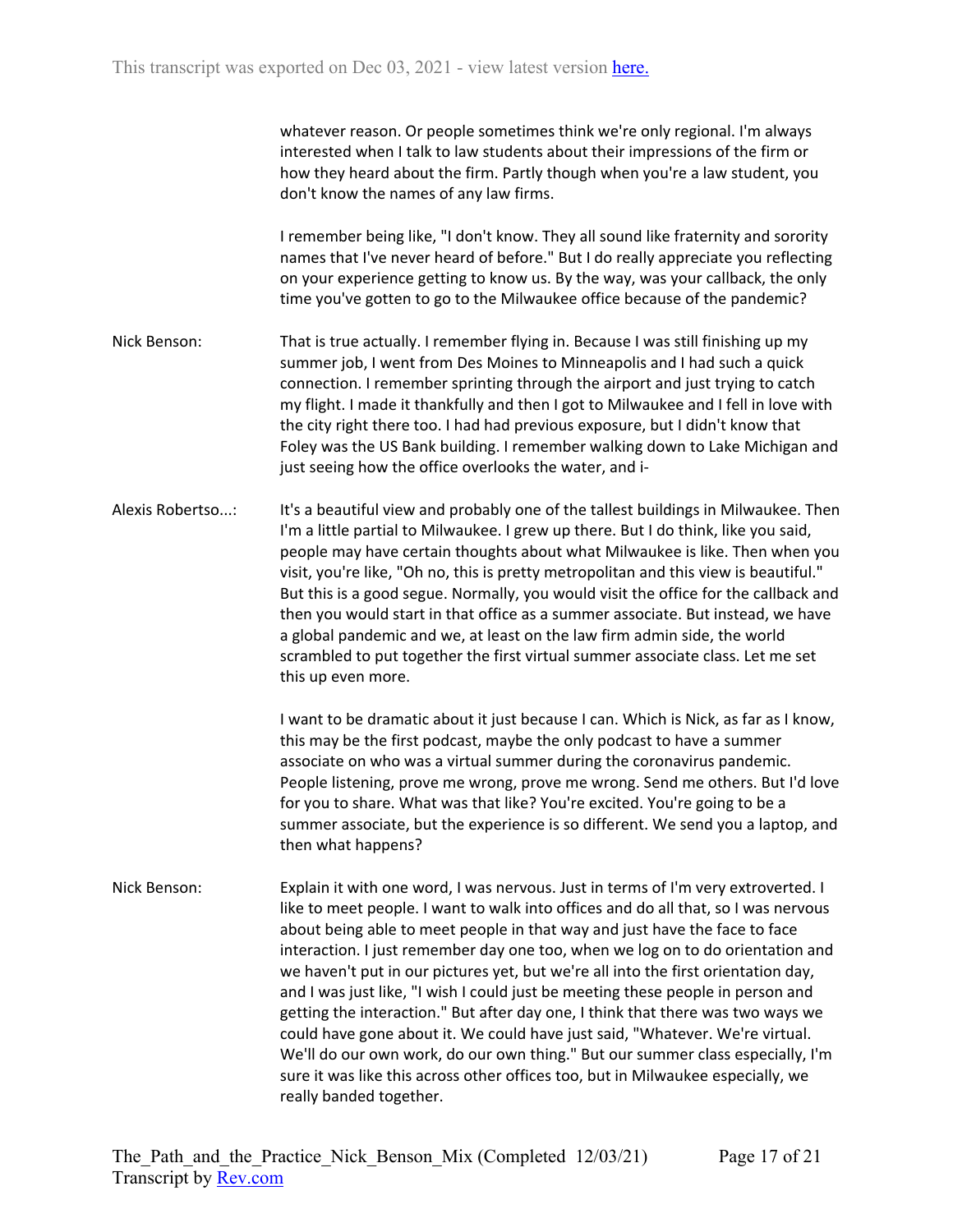We made a group chat. We all made a concerted effort to get to know each other. I think that the pandemic made us band together even stronger. I absolutely loved my class. We all got along on so well, and that made the experience even 10 times better. But once I got to go through the virtual experience, I had attorneys reaching out to me. Every time I would reach out to an attorney to talk, I would get an instant response. No one turned me down. It was just a great opportunity for ... I think it was even easier for me to meet with people because I mean, the Milwaukee's office is huge. I would've to go floor to floor to floor, but I was able to just Skype call, Microsoft Teams all the time and-

Alexis Robertso...: Get to know people.

Nick Benson: ... I got exposure to all the different practice groups. The way that Foley structured the virtual program, I think worked extremely well because we were able to pull work from all different industries and practice groups. But at the same time we got to do team meetings all the time. I think they set the schedule super well for us to be able to figure out what we wanted to do. I mean, obviously since I'm going back, it worked for me extremely well, but I really enjoyed the virtual life. Because I was just nervous in general because I known there were summer programs that had been canceled or cut completely. The fact that we were still able to have a substantive experience was just so meaningful to me and I just was very thankful about being able to-

- Alexis Robertso...: Well, it's such a strange time. My hope of course is for our next summer class that they're in person. Fingers crossed that it's safe to do that. But there's a chance we might have to do it again, although I hope not. I am curious, in terms of substantive stuff, what kind of stuff did you get to work on as a virtual summer associate?
- Nick Benson: My first project, I still remember it was in the GEDI group with John Turlais in the Milwaukee-
- Alexis Robertso...: Do you know what Jedi stands for?

Nick Benson: Government Enforcement Defense Investigation. Because I had to ask because I was like, "This isn't actually related to Star Wars at all?"

Alexis Robertso...: Before they say that, for those outside of Foley who listen, they'll be like ... They do have one of the cooler sounding acronyms within law firms I would say. But anyway, go on. You do a GEDI project.

Nick Benson: I didn't even know that was a practice group at Foley, to tell you the truth. When I got into it, it was so interesting because I worked with the anti-bribery, anti-corruption act and just kind of made sure I made a little checklist and just went through that. It was really interesting to get exposure to that. John was awesome about telling me more about the group. But like you said, it's very, very intense, very interesting, but I think it was a little even too cool for me is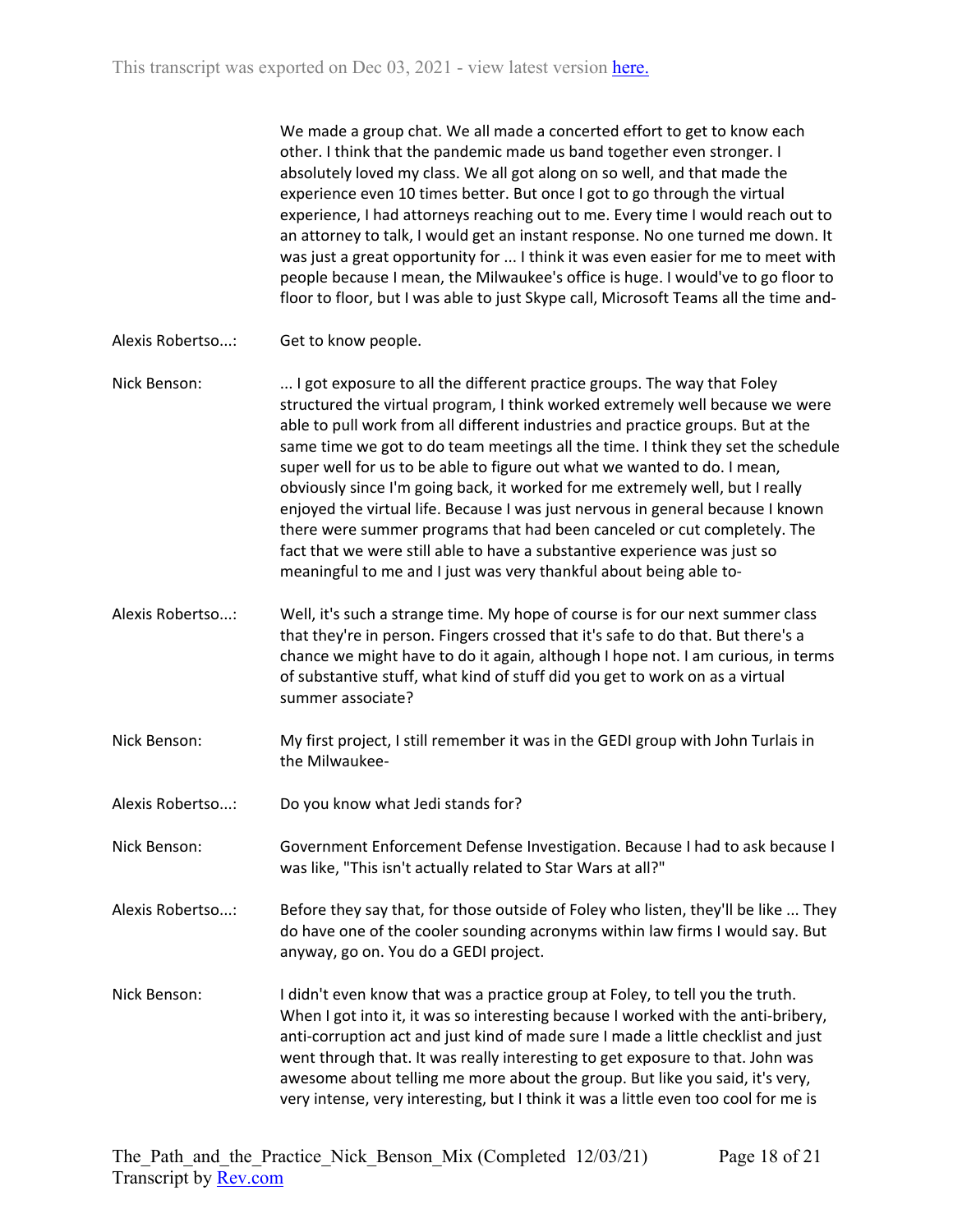what I would tell people. But I really enjoyed it though. It was a great exposure to something that I didn't even know existed at Foley. I did that. Then my associate mentor, actually, Nick Kitzman at the Milwaukee office, he was a real estate attorney and him and I had a lot of interaction through that. All of a sudden, I just told him that I was interested in doing transactional work. I was interested in the real estate group. He really facilitated my ability to get more and more work from the real estate group.

I think that people who are listening to this, Foley does an amazing job about, if you reach out to them and tell them if you have an interest, they will make sure that you get work in that area. I didn't think I got to meet all the people that really meant. Larry Bonney was awesome. We got to do a lot of work together and they really do a good job. Especially their group is smaller, so they kind of recruited a little bit more, I felt like. In terms of they wanted to make sure that whoever they had fit with the group well. I did a lot of substantive work in the TPG and real estate group because that's what I came down to, is-

- Alexis Robertso...: Yep. TPG is Tap ... No, Transactional-
- Nick Benson: Practice Group.

Alexis Robertso...: ... Practice Group. Yeah. Sorry. I just paused. I literally just had every acronym at every firm I've ever worked for pop into my head and I was like-

- Nick Benson: You're good.
- Alexis Robertso...: .... "What is it at Foley?" Thank you.
- Nick Benson: When I came in, I actually thought I wanted to do M&A, mergers and acquisitions. I was really interested in that because I had taken a class, but I had realized that when I came in, I wanted to do it for the glut and the glamor. I wanted to do it to be in The Wall Street Journal or just work with those kind of companies. But I quickly realized that a fulfilling career is working with the people that you really, really with and-
- Alexis Robertso...: And where your interests lie. The intersection of those two things, if you can get that, that's perfect.
- Nick Benson: Yeah. That's why I really, I kind of sat down and thought about it and that's why I ended up putting real estate group as my number one. Just because it that's where I felt like my connection feel like the greatest and my interests feel like the greatest just because there's a lot of intersection in the work. But at the same time, I really connected with that group extremely well. I think that just the substantive work all helped me get to that point, but I'd taken work in TPG, Transactional Practice Group, real estate, GEDI, litigation, antitrust was a subset of that. I got plenty of-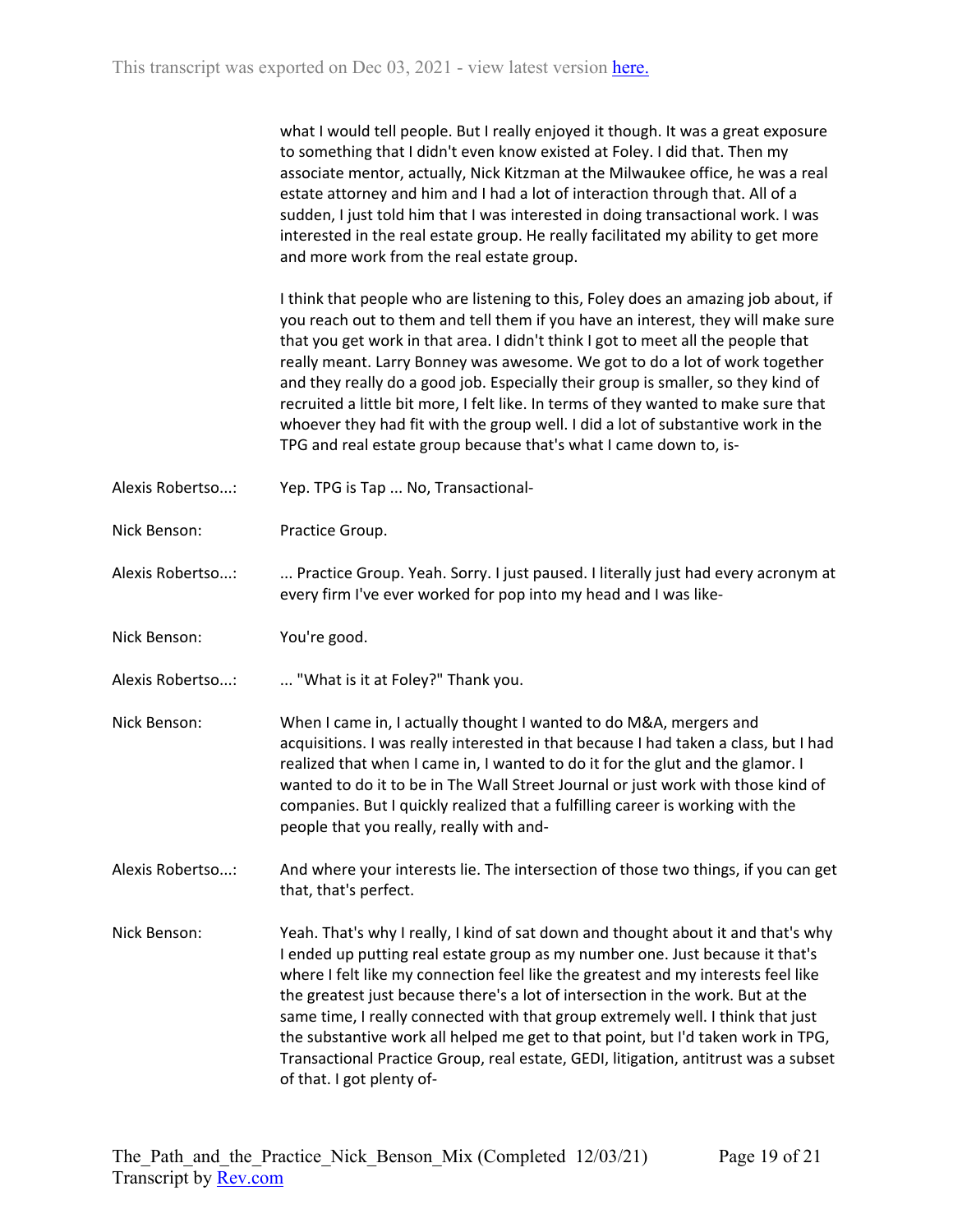Alexis Robertso...: That is a good sampling. Especially considering because of the pandemic and having to figure all this out, it was a shortened summer. I think instead of the normal eight or 10 week program, it was six weeks. You really did pack a lot into that six weeks to get a taste for so many different practice areas within the firm. Then also, as we are up, a couple things, I have to give a shout out to our recruiting department who planned something that had never been done before. We have a lot of really dedicated, hard working people who work in that department at Foley. Then a special shout out to Amy Moynihan who's our director of recruiting and who'd actually joined Foley during the pandemic. It was like, "Hey, Amy, thanks for joining Foley. Can you go ahead and plan a virtual summer program? We've never done it before, but you'll be fine. It's fine. It's in eight weeks."

> Or whatever it was. It sounds like you felt well supported. I know they planned a ton of interesting little activities and get to know yous so that you all felt connected to the firm. I hope those were well received too.

- Nick Benson: They were. They were. We did trivia. I remember Windy City Trivia Night, which is a riot. Our Milwaukee office loved it. The group was amazing that put it on. Then we also did ... I remember we were supposed to go to Chicago if we were in person and have a firm wide recruiting event, but they did that via-
- Alexis Robertso...: Normally we would in normal times.
- Nick Benson: Yeah. We ended up doing that virtual as well. But I got to meet people from other offices around the country. I thought, I mean, Milwaukee office was extremely welcoming. But then that just opened my eyes up to ... I met an associate over at the LA office. I met summers from Detroit office and just different offices, Madison. It was the same all over. It really shows that even though that, I mean all over the country Foley is, but at the same time, they're all looking for the same kind of culture and people that fit well together.
- Alexis Robertso...: Yeah. That's fantastic. Thank you so much for sharing that. We will wrap. I could talk to you for a really long time, but let's finish the podcast like I finish all these podcasts. Your reflections or advice to somebody who either thinks they want to go to law school or maybe to law students who are gearing up for OCI. I don't know if you have any sort of final thoughts for them.
- Nick Benson: My advice is just to do your research, really prepare as well as you possibly can for law school OCI, any of that, and just lay out some goals. I think that for me, the vision really helped me the most was knowing what I exactly wanted. Even if you don't know exactly what you want, just being able to lay out some kind of goals to go after just helps a ton. Just treat law school like a 9:00 to 5:00. I know that's been emphasized throughout this podcast, but treating law school like a 9:00 to 5:00, minimizing your distractions. For me, it's my cell phone. I need to put that down and put it on mute or something. I throw it in my backpack actually.